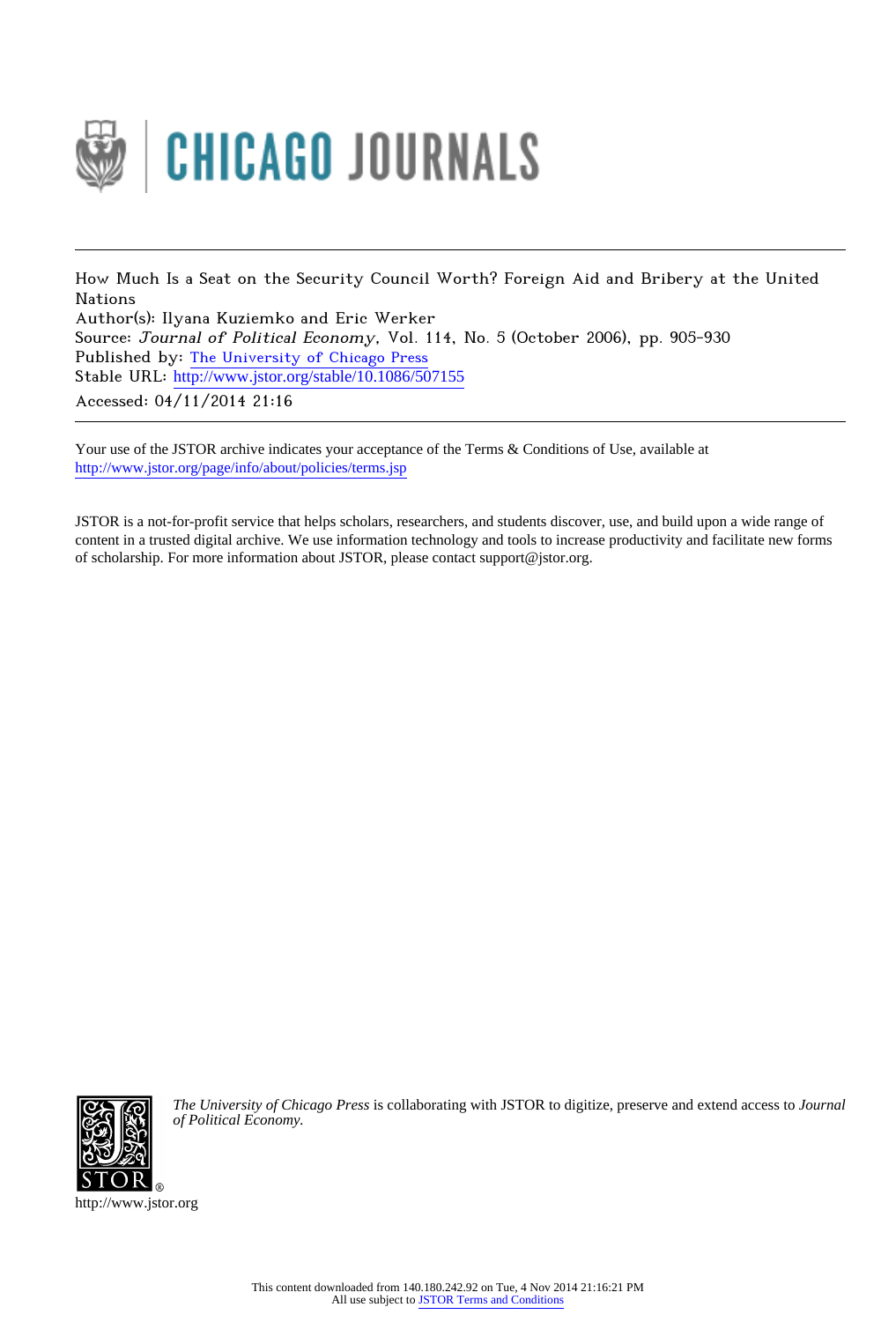# **How Much Is a Seat on the Security Council Worth? Foreign Aid and Bribery at the United Nations**

Ilyana Kuziemko and Eric Werker

*Harvard University*

Ten of the 15 seats on the U.N. Security Council are held by rotating members serving two-year terms. We find that a country's U.S. aid increases by 59 percent and its U.N. aid by 8 percent when it rotates onto the council. This effect increases during years in which key diplomatic events take place (when members' votes should be especially valuable), and the timing of the effect closely tracks a country's election to, and exit from, the council. Finally, the U.N. results appear to be driven by UNICEF, an organization over which the United States has historically exerted great control.

### **I. Introduction**

Since its inception in 1945, the United Nations has entrusted questions of global peacemaking to the Security Council. Given the council's power to authorize multilateral sanctions and military action, its members have played a role in some of the most significant world events of the past 60 years, from the Korean War to the recent Gulf Wars. Though

We would like to thank Alberto Alesina, Marvin Danielson, Martin Feldstein, Edward Glaeser, Michael Hiscox, Lakshmi Iyer, Ian Johnstone, Larry Katz, Michael Kremer, Steve Levitt, Sendhil Mullainathan, Shanna Rose, Bruce Russett, Jesse Shapiro, Ken Shepsle, James Sutterlin, two anonymous referees, and seminar participants at Chicago Graduate School of Business, George Mason, Harvard Business School, Harvard Economics, Michigan, Massachusetts Institute of Technology, the National Bureau of Economic Research, Oxford, the University of Toronto, Washington University, and Yale for valuable comments and advice. Ilyana and Eric would like to acknowledge financial support from the National Science Foundation and the National Bureau of Economic Research, Working Group on the Economics of National Security, respectively.

<sup>[</sup> *Journal of Political Economy,* 2006, vol. 114, no. 5] 2006 by The University of Chicago. All rights reserved. 0022-3808/2006/11405-0003\$10.00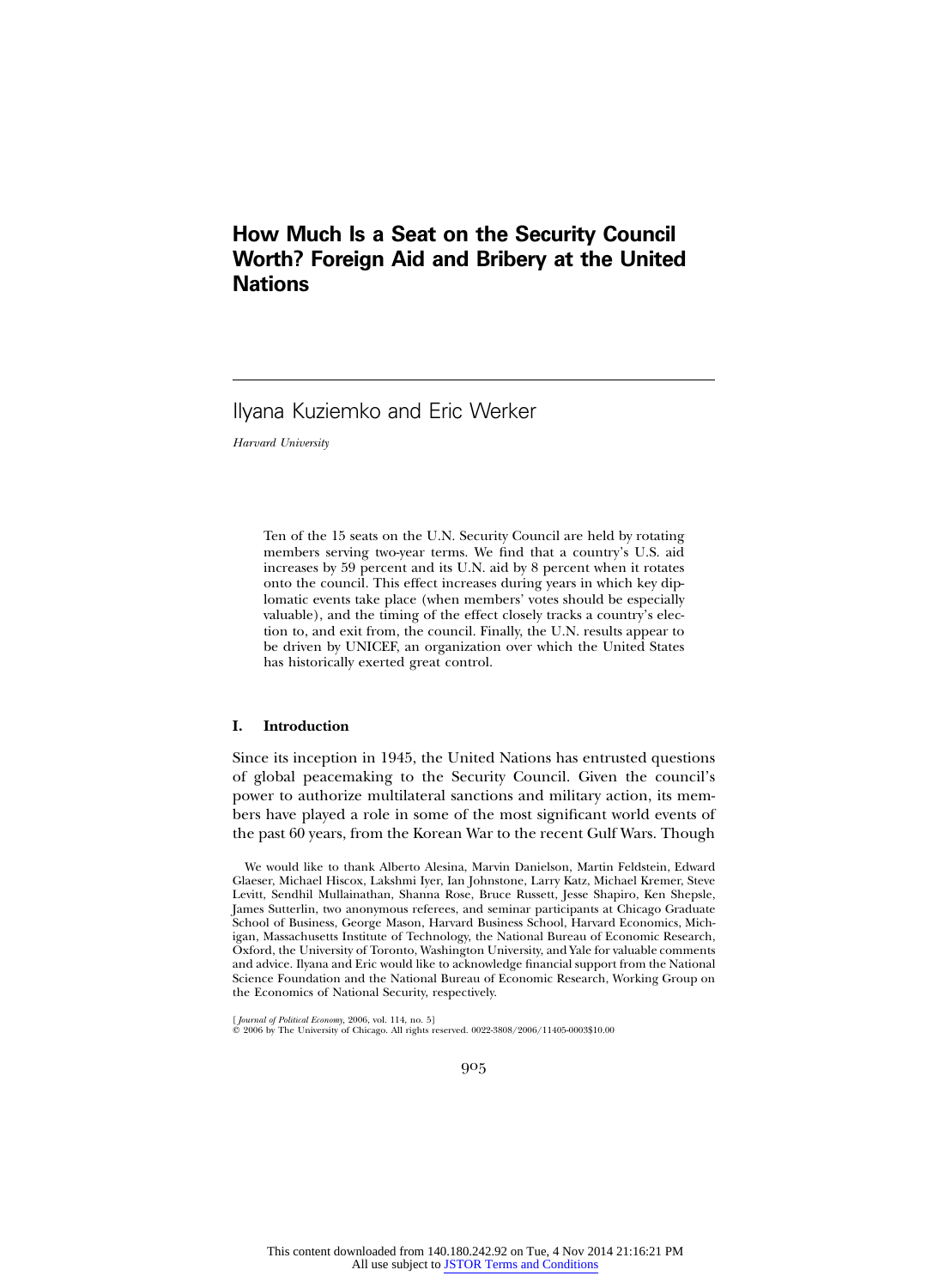critics often argue that the Security Council lacks relevance or resolve, membership on the council remains a coveted prize among U.N. member states. While five of the council's 15 seats are held by permanent members, the remaining 10 are reserved for countries serving two-year terms, and the competition for these rotating seats can be intense (Malone 2000).

The desire to participate more meaningfully in world affairs might motivate countries to fight for a spot on the Security Council. It is also possible, however, that rotating members are able to extract rents during their time on the council. Thus rotating members could trade their votes for political or financial favors during the two years in which they enjoy a boost to their diplomatic importance. Indeed, the United States reportedly issued "promises of rich rewards" to rotating members in exchange for their support during the run-up to the 2003 invasion of Iraq (Renfrew 2003). While the Security Council would seem to present a natural setting to study issues of bribery and deal making, economists have largely ignored the question of whether council membership is related to foreign aid payments. This omission is especially surprising given the advantages of the discontinuous nature of rotating membership for empirical identification.

That there might exist a link between membership on the Security Council and foreign aid is a serious charge. As article 24 of the U.N. Charter states, member nations "confer on the Security Council primary responsibility for the maintenance of international peace and security, and agree that in carrying out its duties under this responsibility the Security Council acts on their behalf." Since the Security Council is entrusted to act on behalf of all members of the United Nations, council members are expected to advocate for the global good, not to extract rents in order to line their own coffers.

In this paper, we investigate whether the pattern of aid payments to rotating members of the council is consistent with vote buying. There are at least three reasons why we might observe a connection between foreign aid and council membership. First, as the discussion above suggests, council members may be trading their votes for cash. Second, and less nefarious, there is the possibility that membership on the Security Council simply enables a country to bring its needs to the attention of the world community. If the economic needs of developing nations gain salience when they serve as rotating members, then aid and Security Council tenure could be positively correlated even in the absence of vote trading. Third, a correlation between Security Council membership and aid might be driven by an omitted variable: a country's becoming more integrated in the world community might increase both its probability of serving on the Security Council and its annual aid receipts. Testing for a correlation between council membership and foreign aid,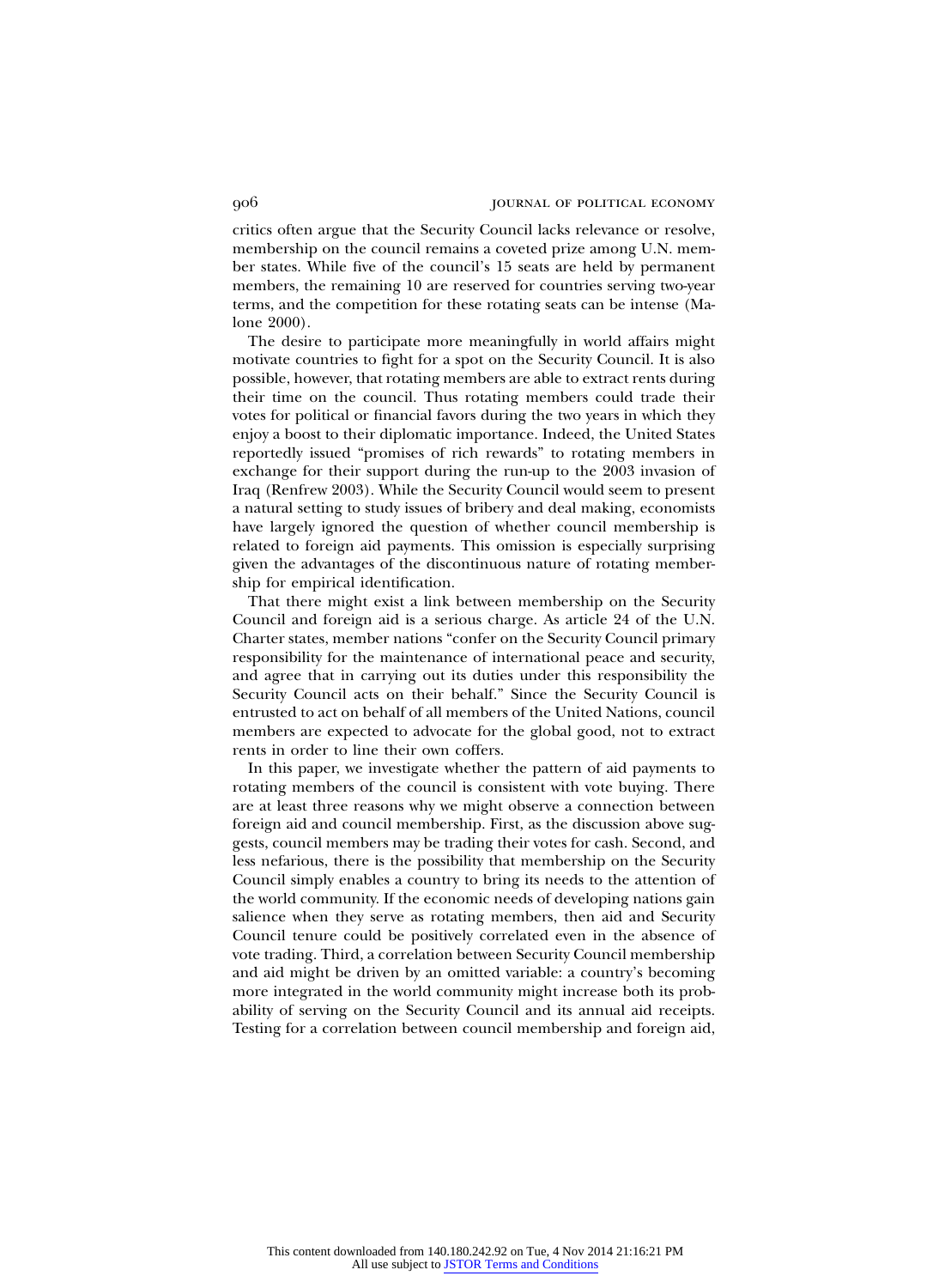### SEAT ON THE SECURITY COUNCIL 907

and differentiating among these three hypotheses, will be the focus of the empirical work in this paper.

Using country-level panel data, we find a large positive effect of Security Council membership on foreign aid receipts. On average, a nonpermanent member of the council enjoys a 59 percent increase in total aid from the United States and an 8 percent increase in total development aid from the United Nations. Further results lend strong support to the bribery hypothesis over the two alternative hypotheses mentioned above. First, we find that aid to Security Council members is significantly larger during key diplomatic years—that is, years in which the United Nations receives an especially large amount of media coverage, or in which a major international event occurs. The variation used to identify this effect is plausibly exogenous; it is driven by the fact that some countries serve on the Security Council during relatively calm years whereas others, by chance, are fortunate enough to serve during a year in which a key resolution is debated and their vote becomes more valuable.

Second, aid payments sharply increase in the year in which a country is elected to the Security Council, remain high throughout the twoyear term, and return to their earlier level almost immediately upon completion of the term. The sharp increase challenges the notion that the correlation is being driven by an unobserved, secular change in a country's international influence or diplomatic savoir faire. Similarly, the rapid return to baseline aid levels after a country has completed its tenure suggests that the aid is not due to a newfound awareness of the country's needs. Instead, the discontinuous pattern of aid suggests that Security Council countries experience a windfall of aid only during the period in which they enjoy increased influence in the United Nations.

We also examine the politics of aid decisions within the U.N. bureaucracy. While Security Council members have increased access to politically salient information, they have no greater access to the U.N. agencies that disburse development aid. Thus the connection we find between council membership and aid receipts might imply that council members are willing to trade their vote for favors: they promote another country's interests in the Security Council in exchange for development aid from a U.N. agency over which the other country has influence. By decomposing U.N. development aid into its agency-level components, we find that the United Nations International Children's Emergency Fund (UNICEF)—an agency long controlled by the United States seems to drive the Security Council effect. Accordingly, our results suggest that the United States attempts to influence rotating members both with direct foreign aid payments and with funds channeled through a U.N. agency it influences.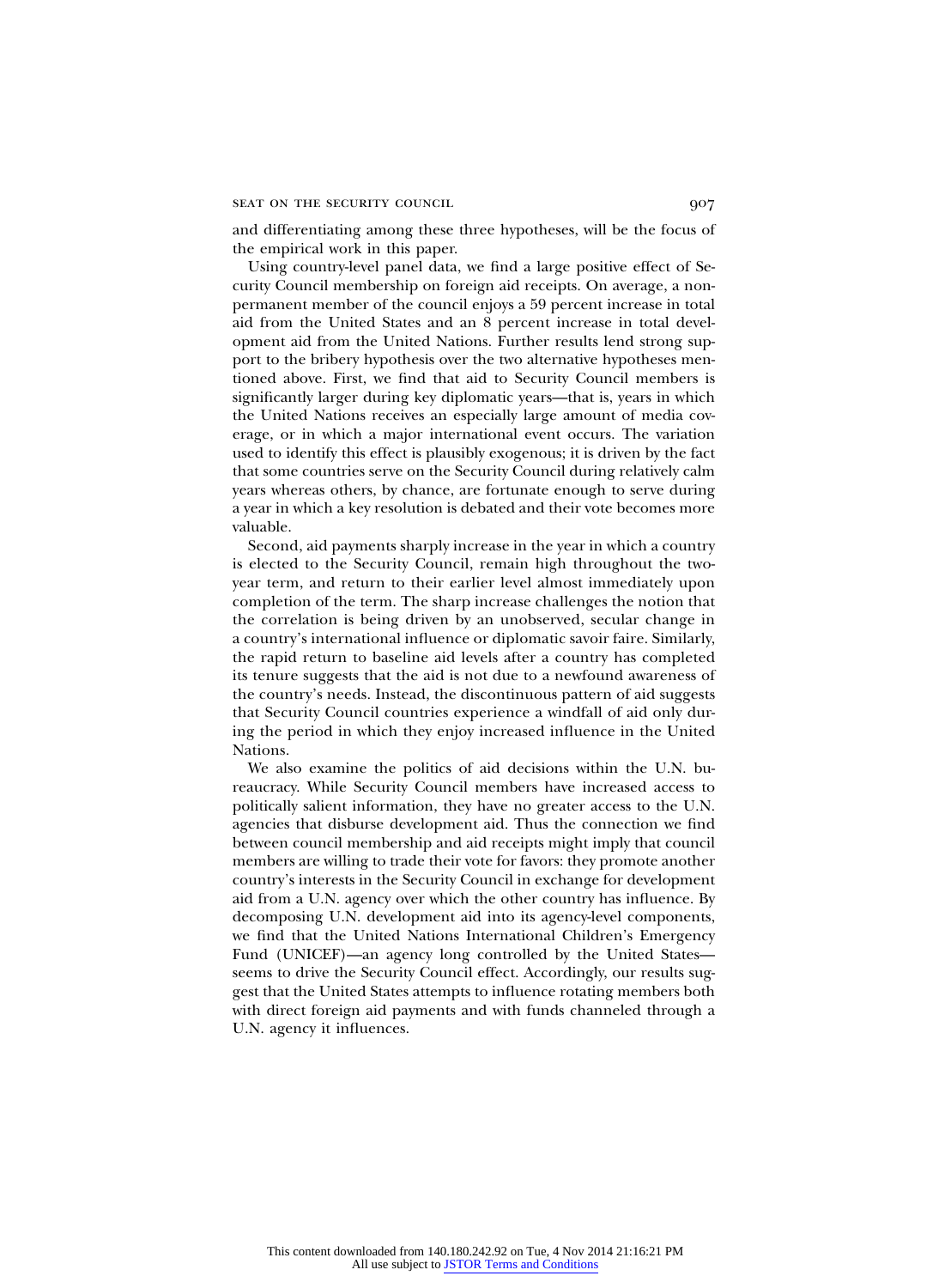The results of this paper are consistent with previous empirical studies that demonstrate a political component to the allocation of foreign aid. Alesina and Dollar (2000) find that political and strategic variables explain a large share of the direction of foreign aid flows. Meernik, Krueger, and Poe (1998) contend that security issues were more important for U.S. aid allocation during the Cold War than following it and that democracy promotion has since risen in prominence as a determinant of aid. Previous studies on foreign aid and voting in the U.N. General Assembly find mixed results and do little to identify the direction of causality (Wittkopf 1973; Rai 1980; Kegley and Hook 1991; Wang 1999).

Our results are also pertinent to two contentious debates currently taking place among a wider audience. The first is the long-standing debate about the effectiveness of foreign aid (see, e.g., Easterly 2001), a debate reignited by the recent push for the Group of Eight nations to increase foreign aid by \$50 billion (BBC 2005). As our results indicate that strategic interests have a causal impact on foreign aid decisions, they suggest a possible explanation for the disappointing track record of aid: as donor countries use aid strategically, they do not prioritize humanitarian concerns when crafting aid packages. Therefore, the weak historical relationships between aid and poverty alleviation may not suggest that more targeted, development-oriented aid will similarly fail in the future.

Second, our paper contributes to the debate over U.N. reform. The oil-for-food scandal (Heaton 2006; Hsieh and Moretti 2006) and the refusal of the Security Council to authorize the 2003 invasion of Iraq have been used by critics to demonstrate the organization's corruptibility, on the one hand, or irrelevance, on the other. Additionally, calls have been made to drastically change the structure of the Security Council. Our results suggest the potential need for an additional set of reforms, namely, measures that would help insulate the rotating members from the financial influence of the greater powers.

The remainder of the paper is organized as follows. In Section II we relate this paper to the literature on U.S. congressional committees, noting that because of the highly discontinuous nature of Security Council membership, the U.N. setting provides econometrically cleaner tests of the hypothesis that committee membership confers tangible benefits. In Section III we describe the data and our empirical strategy. In Section IV we report the results of the impact of Security Council membership on foreign aid receipts, specifically U.S. and U.N. aid. Section V offers concluding remarks.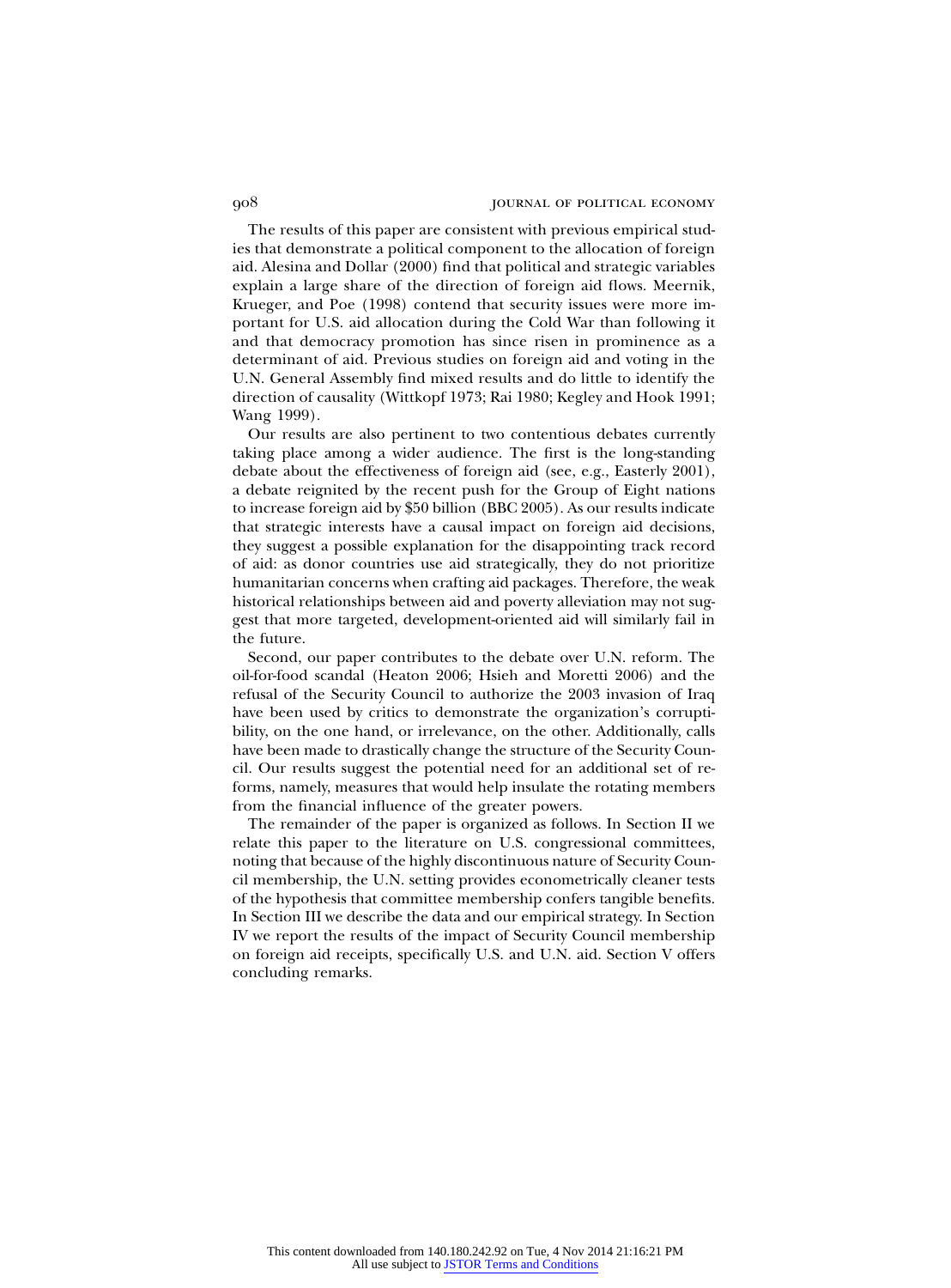SEAT ON THE SECURITY COUNCIL 909

### **II. The Political Economy of the U.N. Security Council**

### *Structure of the Security Council*

The U.N. Security Council is the primary organ of the United Nations responsible for the maintenance of peace and security. Among all U.N. organs, the Security Council is the only one with the authority to make decisions that bind all member states of the United Nations and, to some extent, nonmembers as well (Bailey and Daws 1998, 4). Among the powers of the Security Council are the abilities to invoke sanctions, apply military action, and recommend the appointment of the U.N. secretary-general.

The council is made up of five permanent members, or the P5— China, France, Russia, the United Kingdom, and the United States—as well as 10 nonpermanent members. Nine votes cast in favor of a resolution are required for a resolution to pass (including the concurring votes of the P5 in substantive matters), and each of the P5 has the power to veto a resolution (art. 27 of the U.N. Charter).

Service on the council is by no means random. A Security Council member must first be nominated by its regional caucus and then approved by a two-thirds vote of the General Assembly. Each year, five nonpermanent members join the Security Council and five members leave; retiring members are not eligible for immediate reelection (art.  $23(2)$ ). The elections occur approximately three months before the term starts on January 1, though countries may make their candidacy known well beforehand. Five of the 10 nonpermanent members are typically from Africa and Asia, one is from eastern Europe, two are from Latin America and the Caribbean, and two are from western Europe, Canada, Australia, and New Zealand (Malone 2000). According to the U.N. Charter, the General Assembly is instructed to pay "due regard . . . to the contribution of Members of the United Nations to the maintenance of international peace and security and to the other purposes of the Organization" (art.  $23(1)$ ). In practice, this has meant that regional powers such as Japan and Brazil tend to serve more frequently than less influential states such as Laos or Paraguay. Each regional caucus can devise its own procedure for deciding which nation(s) to nominate but is still constrained to choose nations that will ultimately gain the two-thirds approval required in the General Assembly. Appendix table A1 lists the number of years that countries in our data set have served on the Security Council.

There is extensive competition and jostling for the nonpermanent seats, with some countries mounting expensive campaigns to get elected to the council (Malone 2000). The observed campaigning suggests that these countries might expect a net reward during their tenure.

However, there are several reasons to doubt that countries systemat-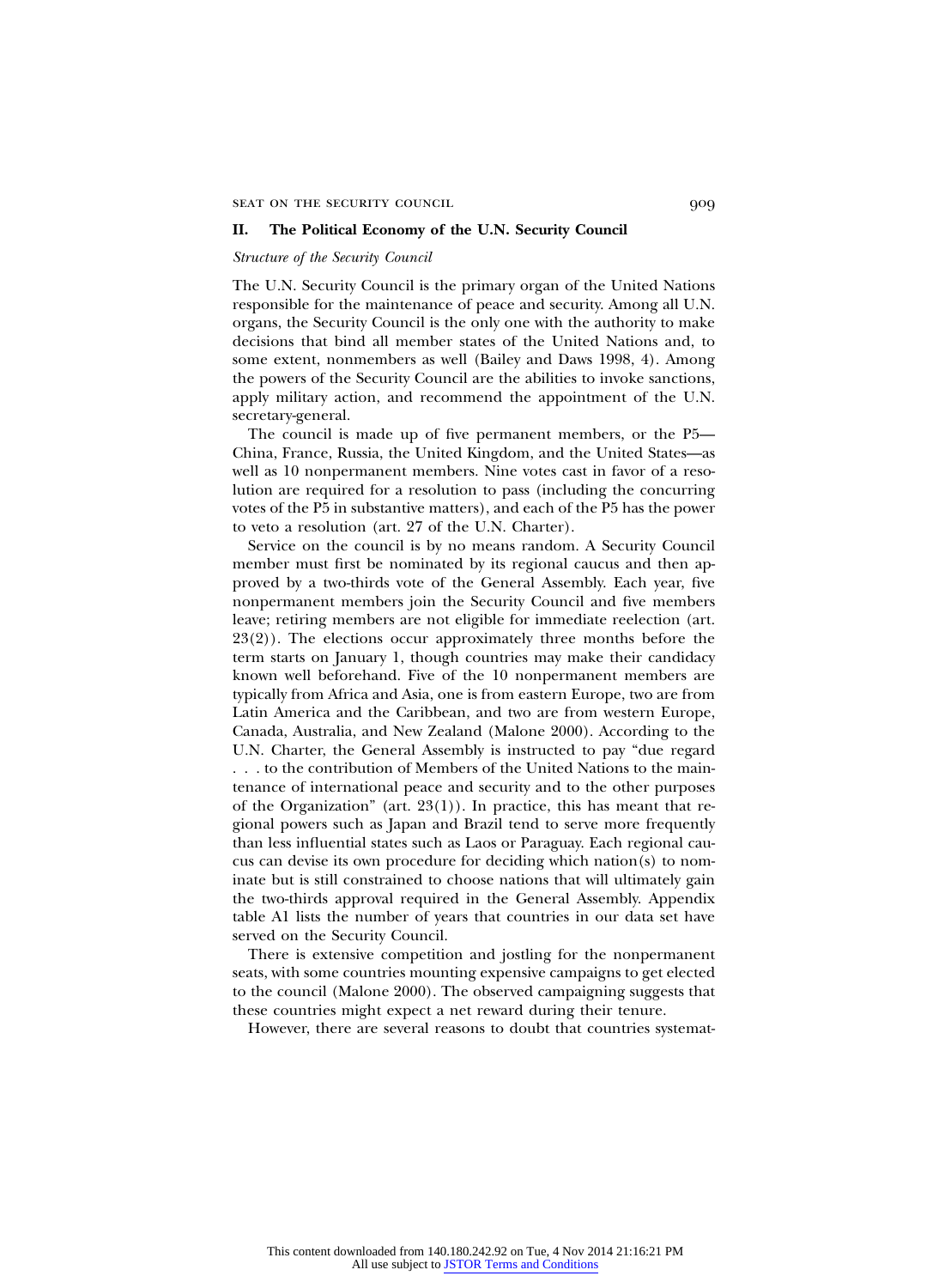ically get more aid while on the council. First, countries that campaign for election to the council may seek the nonfinancial benefits of council membership, such as access to information or sway over international affairs. Moreover, the president of the council—a title that rotates among the members—has some control over the agenda and the order of voting over amendments on the table (Bailey and Daws 1998, 130– 31). Second, if sticks instead of carrots were used to influence nonmember votes, then countries serving on the council might worry that their foreign aid will fall if they do not vote as they are told. Indeed, Yemen saw its U.S. aid cut when it refused to vote in favor of the council's authorization of the use of force against Iraq in 1991. Third, it has been suggested that because nonpermanent members of the council do not have veto power, they may not be worth bribing at all. O'Neill (1996) applies the Shapley-Shubik index—which measures the percentage of total power attributed to a member on the basis of voting rules—to the Security Council. He finds that each of the five permanent members has 19.6 percent of the power, whereas each of the 10 nonpermanent members has less than 0.2 percent. Finally, O'Neill's critique notwithstanding, a strict realist interpretation of international organizations would argue that the Security Council merely reflects the balance of power in the international system and does not have any independent impact on world affairs.

### *Committee Membership and Political Spoils*

The potential connection between Security Council membership and foreign aid parallels existing work on congressional committee membership and geographically targeted federal spending. A large literature in political science investigates whether representatives who sit on powerful committees or subcommittees are able to "bring home the bacon," which appears to improve the incumbent's chance of reelection (Levitt and Snyder 1997). In perhaps the classic work in this field, Ferejohn (1974) finds that members of public works committees get more new projects for their constituencies than nonmembers do and that this effect is even stronger for appropriations subcommittee members and committee chairs. This committee member effect has also been found for military spending in states and districts that are represented on defense committees (Ray 1981; Rundquist, Lee, and Rhee 1996; Carsey and Rundquist 1999; Rundquist and Carsey 2002). Given that legislators can extract constituency benefits from committee service, it follows that there should be competition for service on the most lucrative committees. Indeed, this appears to be the case. Groseclose and Stewart (1998) and Stewart and Groseclose (1999) provide estimates of the most valuable committees and find that positions on the House Ways and Means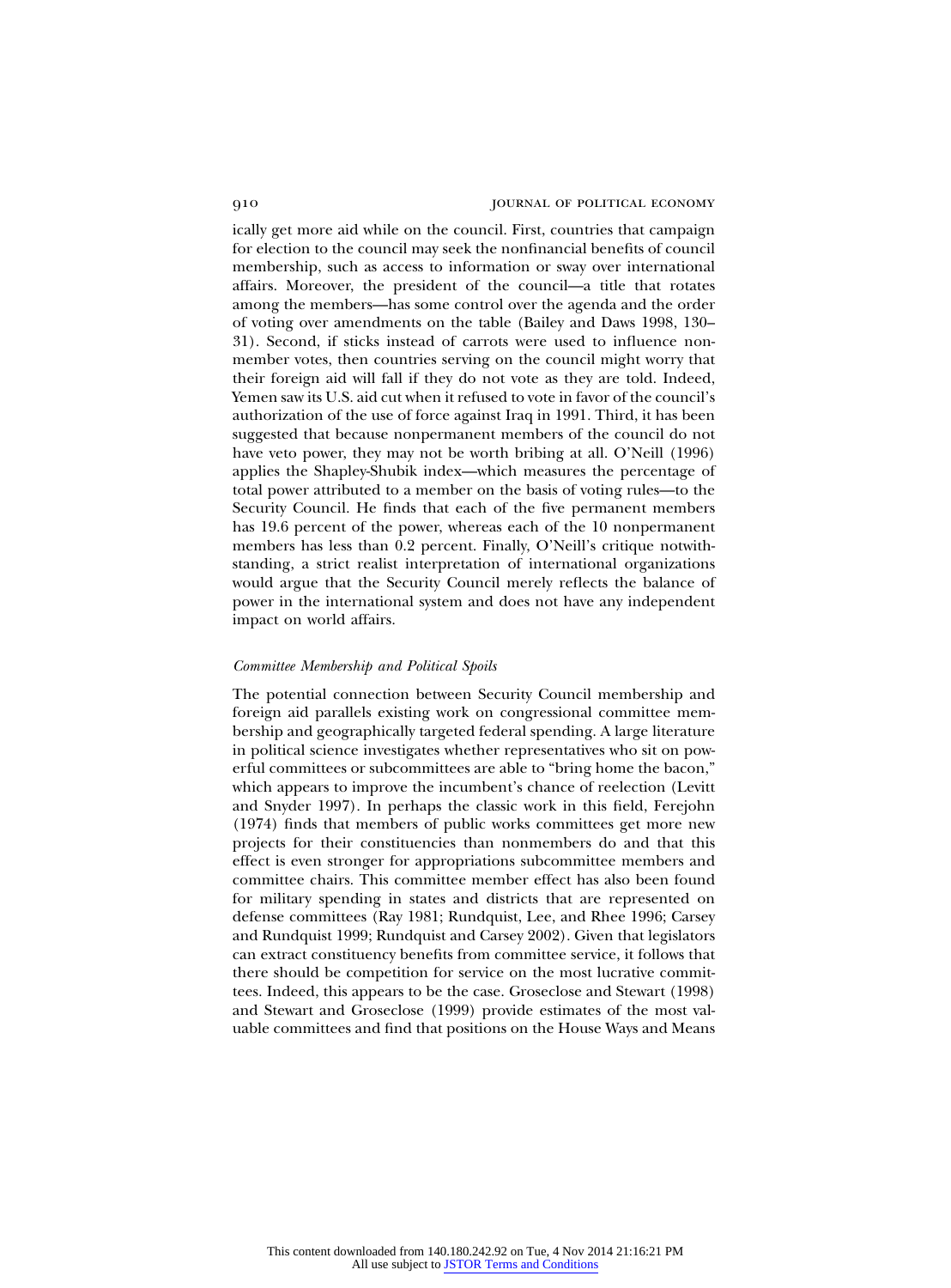### SEAT ON THE SECURITY COUNCIL Q11

and Appropriations committees and the Senate Finance and Appropriations committees were the most coveted.

Surprisingly, there have been no studies posing similar questions in the international arena. The U.N. Security Council is arguably the world's most prominent international committee. Unlike appropriations committees, the Security Council does not distribute funds per se. Thus, if countries were to receive extra funds from the United Nations, it could be through logrolling. If donor countries were to disburse extra bilateral aid, it could be with the intention to buy support to form winning or blocking coalitions. Both of these practices have also been modeled by congressional scholars and appear to be important parts of legislative activity (Riker 1962; Shepsle 1974; Stratmann 1992; Groseclose and Snyder 1996). Nonetheless, it should be more difficult to find evidence of committee influence through an indirect channel (logrolling and vote buying) than through a direct channel (appropriations).

Perhaps the largest challenge in the empirical literature on congressional committee influence is determining the direction of causality (Ray 1981). After all, it may not be the membership on the defense committee that generates the allocation of district-level military spending, but rather the fact that congressmen who represent districts with defense spending are more likely to seek assignment to defense committees (Rundquist et al. 1997).

Several features of the Security Council offer advantages in estimating the relationship between membership and financial gain. Unlike members of Congress, members of the Security Council cannot serve successive terms. Thus, even if admission to the council is not exogenous, exit from the council is. Moreover, given that serving on the council is a relatively rare event, we can track the changes in aid as they correspond to election to, and service on, the Security Council to determine the direction of causality. Certainly, it is possible for governments to adjust their aid on short notice in order to influence other countries. The U.S. government has funds that can be allocated at the discretion of the administration (even if many of them are earmarked for a specific developmental purpose, such as child health) (see, e.g., U.S. Congress 2001). Moreover, Congress can stipulate in its annual recommendation that certain countries receive a minimum amount of aid and that such amounts be distributed within 30 days of the act's passage.

Another feature of the Security Council that benefits this inquiry is that the value of serving on the council fluctuates from year to year. The Security Council has been relatively more prominent in years of importance to the international community, such as the period leading up to the U.S. invasion of Iraq, than in years in which the order of business does not go beyond posturing about Western Sahara or Myan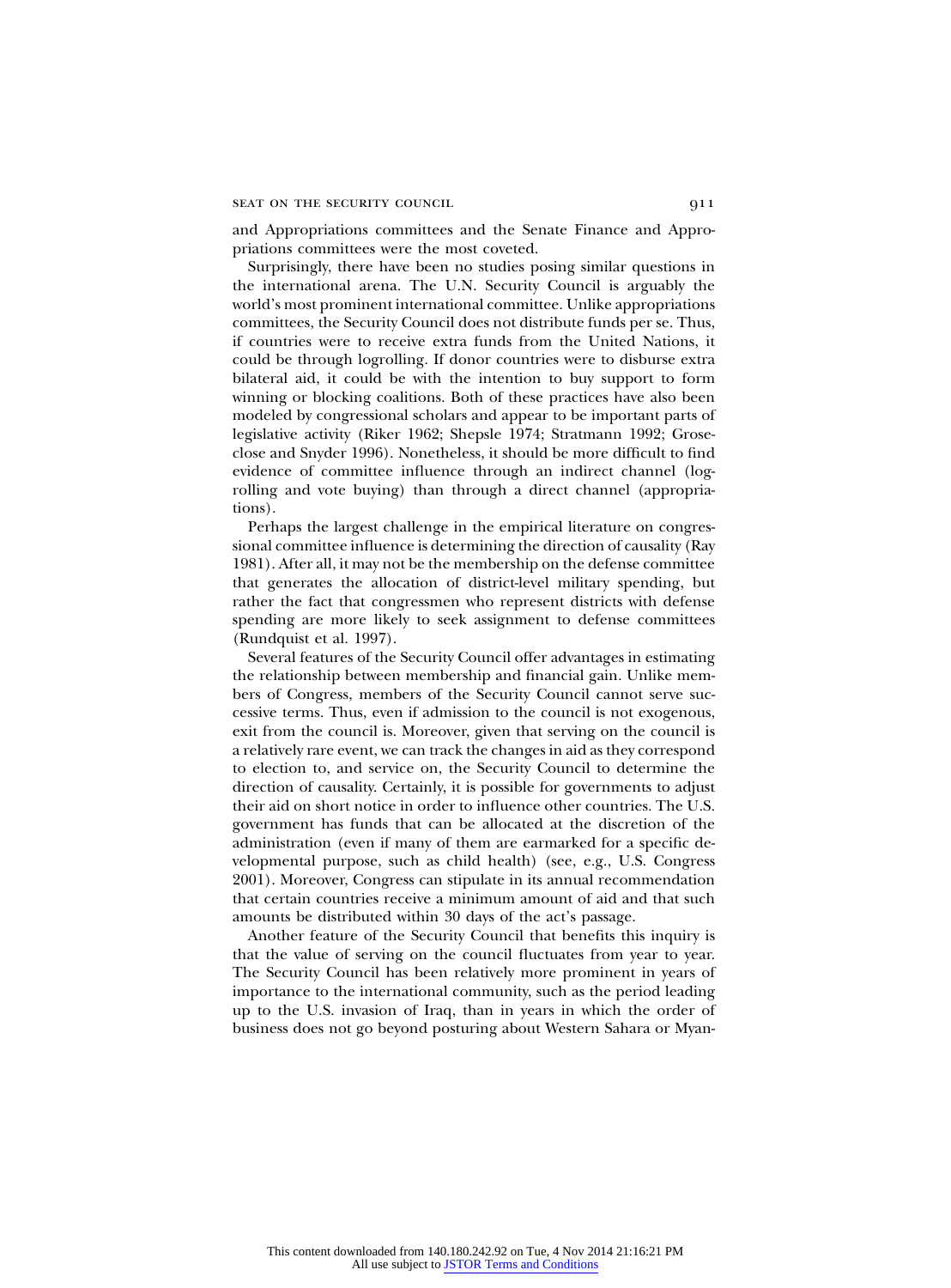mar. The value of a vote on the council should fluctuate with the importance of the Security Council in world affairs. Thus, though a country's propensity to serve on the council is by no means random, world events during its tenure are largely a product of chance.

It is these discontinuities—in the duration of service and the importance of the council in world affairs—that we will exploit in order to measure the value of serving as a nonpermanent member of the U.N. Security Council.

### **III. Data and Specifications**

### *Data*

We construct two panel data sets to test our hypotheses. In both cases, we limit our analysis to developing countries (those not classified as high-income countries by the World Bank in 2003) that were members of the United Nations but not part of the P5 (i.e., we exclude China). The first data set contains U.S. foreign aid data from 1946 to 2001, from the "Greenbook," the U.S. Overseas Loans and Grants database compiled by the U.S. Agency for International Development. From the Greenbook, we sum two variables, total economic assistance loans and grants and total military assistance loans and grants, and convert the flows to constant dollars using the urban consumer price index to reflect the price to the United States of administering the aid. Only positive values of aid are reported; we assign a value of zero to nonreported flows.<sup>1</sup> Of the country-years in our sample, over three-fourths received economic aid, and nearly one-half received military aid.

In this data set, we use two primary political controls. The first, representing "outlier" political activity, captures whether a war with at least 1,000 battle deaths was occurring in the recipient country; these data come from the Department of Peace and Conflict Research at Uppsala University and the International Peace Research Institute, Oslo (Gleditsch et al. 2002). Less than one-tenth of the country-years in our sample were characterized by such conflict. The second control, which captures ideological swings in a country, is the Polity 2 dictatorship/ democracy score from the Polity IV data set (Marshall and Jaggers 2002). A score of 10 reflects a perfect democracy and a score of  $-10$  reflects a perfect autocracy. The average score in our data set is  $-1.93$ , indicating a country that is more autocratic than democratic. Both of these controls extend back to 1946, although they are not available for all countries. Unfortunately, few other useful control variables go back to 1946. The

<sup>&</sup>lt;sup>1</sup> We set zero and negative aid flows to \$1 for the log specification. Appendix table A2, discussed later, shows that the results are robust to several different treatments of the zero aid flow observations.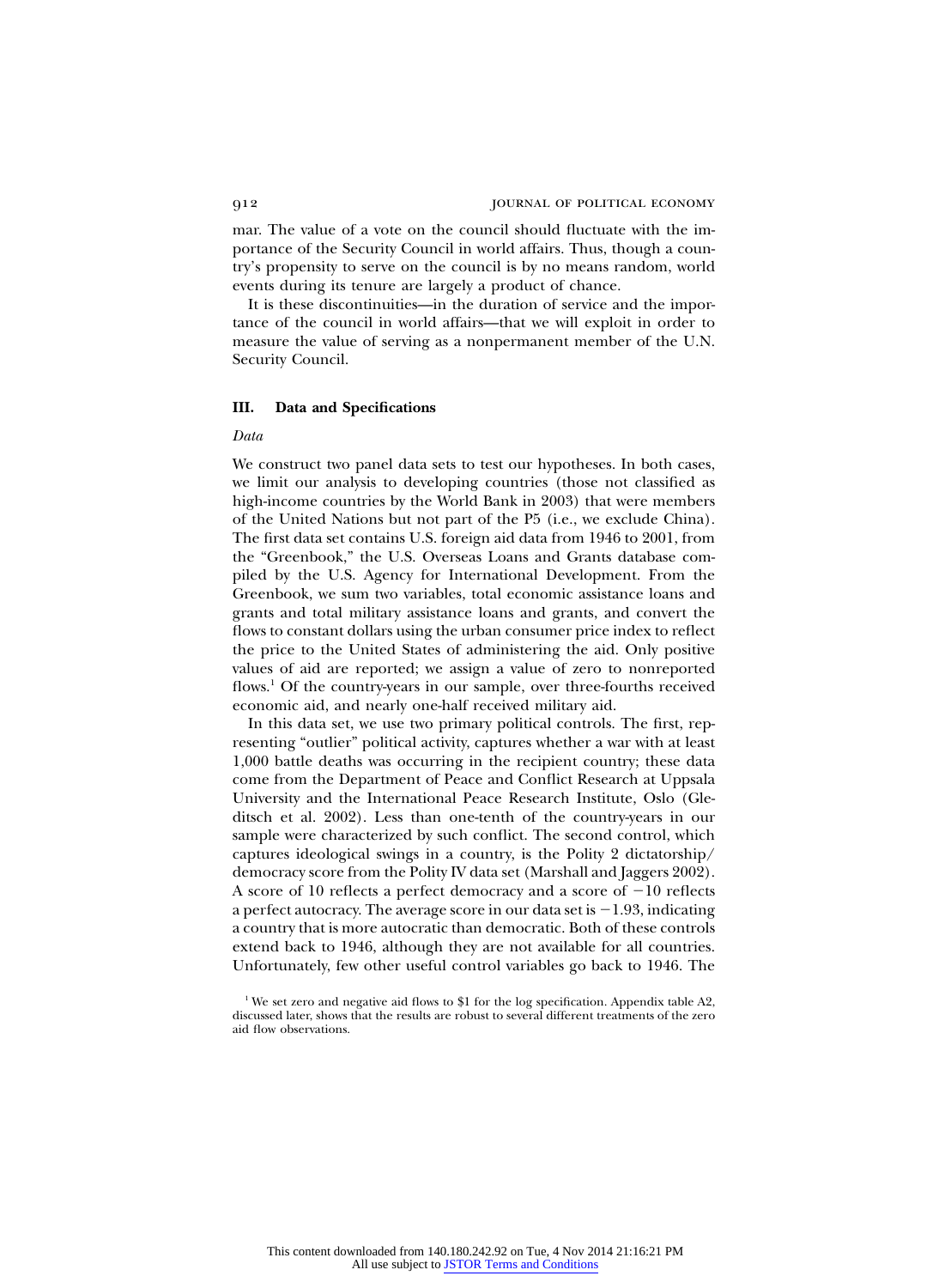Net ODA from U.N., \$1995<br>million

Net ODA from WFP, \$1995

Net ODA from UNDP, \$1995

Net ODA from UNICEF, \$1995

Net ODA from UNHCR, \$1995

Net ODA from UNTA, \$1995

| DATA, MEANS, AND VARIANCES                                                      |                     |                       |                       |  |  |  |
|---------------------------------------------------------------------------------|---------------------|-----------------------|-----------------------|--|--|--|
| Variable                                                                        | <b>Observations</b> | Mean                  | Standard<br>Deviation |  |  |  |
|                                                                                 |                     | Data Set 1: 1946–2001 |                       |  |  |  |
| SCMember                                                                        | 5,425               | .06                   | .24                   |  |  |  |
| New York Times articles                                                         | 5,425               | 416.50                | 251.76                |  |  |  |
| War occurring $(>1,000 \text{ deaths})$                                         | 5,156               | .09                   | .28                   |  |  |  |
| Polity 2 score                                                                  | 4,902               | $-1.93$               | 6.62                  |  |  |  |
| $ln(GDP$ per capita, \$1996)                                                    | 3,824               | 7.78                  | .80                   |  |  |  |
| ln (total aid and loans from U.S.,<br>\$1996)<br>Total aid and loans from U.S., | 5,425               | 12.35                 | 6.33                  |  |  |  |
| \$1996 million                                                                  | 5,425               | 26.45                 | 127.19                |  |  |  |
|                                                                                 |                     | Data Set 2: 1960–2001 |                       |  |  |  |
| SCMember                                                                        | 4,041               | .06                   | .24                   |  |  |  |
| New York Times articles                                                         | 4,041               | 374.09                | 179.19                |  |  |  |
| War occurring $(>1,000 \text{ deaths})$                                         | 3,774               | .08                   | .27                   |  |  |  |
| Polity 2 score                                                                  | 3,583               | $-1.22$               | 6.84                  |  |  |  |
| $ln(GDP$ per capita, \$1995)                                                    | 3,943               | 6.82                  | 1.08                  |  |  |  |
| ln(net ODA from U.N., \$1995)                                                   | 4,041               | 15.18                 | 3.42                  |  |  |  |

million 13.86 25.44

million 1.32

million 4,041 3.03 4.33

million 6.07 and 4,041 1.98 5.07

million 1,041 2.01 7.70

million 1.07 **1.07** 1.07 **1.07** 1.07

|  | TABLE 1 |                           |
|--|---------|---------------------------|
|  |         | DATA, MEANS, AND VARIANCE |

economic control, the log of real gross domestic product per capita using the Laspeyres weighting, is taken from the Penn World Tables and begins in 1950 for a subset of the countries.

The second data set contains flows of Official Development Assistance (ODA) from the United Nations, compiled by the Organization for Economic Cooperation and Development beginning in 1960. To generate our variable of interest, we sum ODA over all U.N. agencies and convert this figure to constant dollars using the ratio of the recipient country's real GDP to nominal GDP. Over 96 percent of the countryyears in our sample received U.N. aid. Fortunately, better economic control variables are available from 1960 onward. We include the same political controls as above and add the log of real per capita GDP from the World Development Indicators. Table 1 details the means and variances of the data.

Importantly, U.S. aid data represent authorizations and obligations,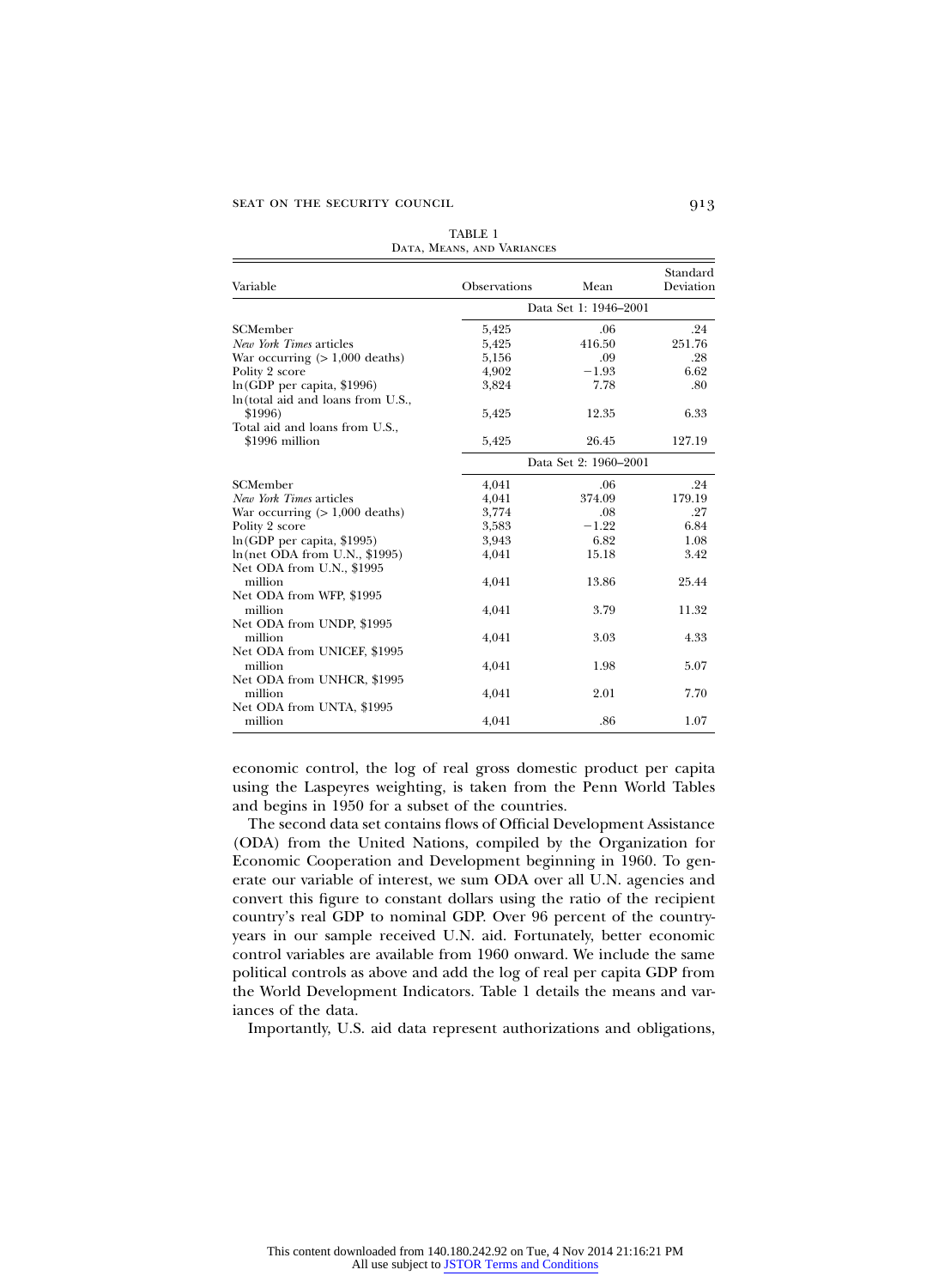whereas U.N. data capture actual aid disbursed. Thus our measure of U.S. aid should more closely track contemporaneous intent, whereas measured U.N. aid may lag intent by a period.

### *Empirical Strategy*

A positive association between foreign aid and council memberships would hardly be conclusive evidence of the vote-for-aid deals that we have hypothesized. Any omitted variable at the country level associated with both a country's propensity to serve on the council and its ability to extract aid from donor nations would lead to biased coefficients, almost certainly in the positive direction. Thus our basic empirical strategy is to look within countries across time and measure how their aid receipts changed as a function of their Security Council status. This estimation can be captured by the following equation, using a logarithmic specification following Alesina and Dollar (2000):

$$
\ln (\text{Aid}_{i\tau}) = \alpha + \beta \times \text{SCMember}_{i\tau} + \gamma \times X_{i\tau} + W_{\tau\tau} + \eta_{\tau} + \mu_{i} + \epsilon_{1i\sigma} \quad (1)
$$

where *i* indexes countries, *r* indexes regions, *t* indexes years, SCMember is a dummy variable coded as one if country *i* is serving on the Security Council in year *t*, *X* is a vector of time-varying political and economic controls for each country, *W* is a regional quartic time trend,<sup>2</sup>  $\eta$  is a vector of year fixed effects, and  $\mu$  is a vector of country fixed effects. In the results that follow, we set Aid to equal either U.S. foreign aid or U.N. development aid.

Changes in the average level of foreign aid across time will be absorbed by the year fixed effects. Moreover, any omitted variable that affects a country's average aid level will be absorbed by the country fixed effects. However, if a country's propensity to serve on the Security Council changed during the time covered in our data and this change was correlated in some way with its pattern of aid receipts, then an ordinary least squares estimate of  $\beta$  would be biased. We address this concern in two ways. First, we interact the SCMember variables with a measure of how important that year happened to be in the Security Council. As discussed in Section II, assignment to the Security Council is not strictly random, but world events during a country's tenure are essentially exogenous. As countries typically begin their campaigns for Security Coun-

<sup>&</sup>lt;sup>2</sup> The regions are Europe and Central Asia, East Asia and the Pacific, sub-Saharan Africa, Latin America and the Caribbean, and other. We include a linear time trend for Egypt, recognizing the dramatic increases in aid to Egypt following the Camp David Accord; Israel is not part of the data set since it was a high-income country in 2003. Recognizing that Egypt should be treated as a special case in foreign aid estimations is consistent with major recent papers (Alesina and Dollar 2000; Burnside and Dollar 2000). In App. table A2 we will test our main results using region-year dummies.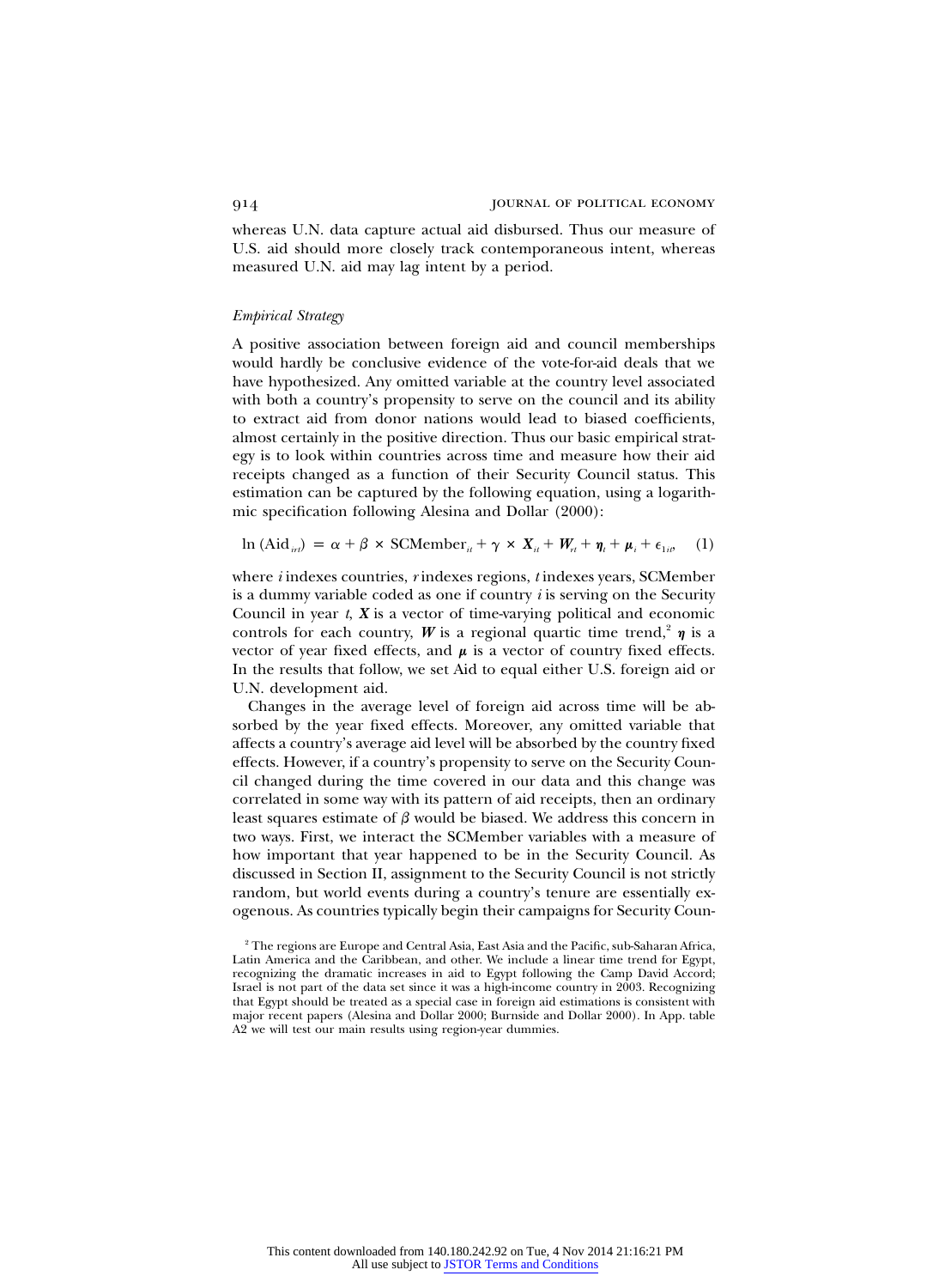

Fig. 1.—The *New York Times* variable

cil membership years before they actually serve, it would be nearly impossible for countries to "time" their campaigns to correspond with world events that might make their tenure especially lucrative. (For example, Cameroon and Angola surely had no way of knowing that they would serve during the Bush administration's push for Gulf War II.) This estimation is specified by the following equation:

$$
\ln (\text{Aid}_{it}) = \alpha + \beta_1 \times \text{SCMember}_{it} + \beta_2 \times \text{SCMember}_{it}
$$

$$
\times \text{ImportantYear}_{t} + \gamma \times X_{it} + W_{it} + \eta_t + \mu_i + \epsilon_{2it}.
$$
 (2)

ImportantYear*<sup>t</sup>* is proxied by the total number of *New York Times* articles in year *t* with the words "United Nations" and "Security Council" in the article, searched through the ProQuest historical database. A graph of the *New York Times* variable since 1946 is provided in figure 1. For our main specification, we rank the years according to their citation frequency and then separate them into three categories: years with high,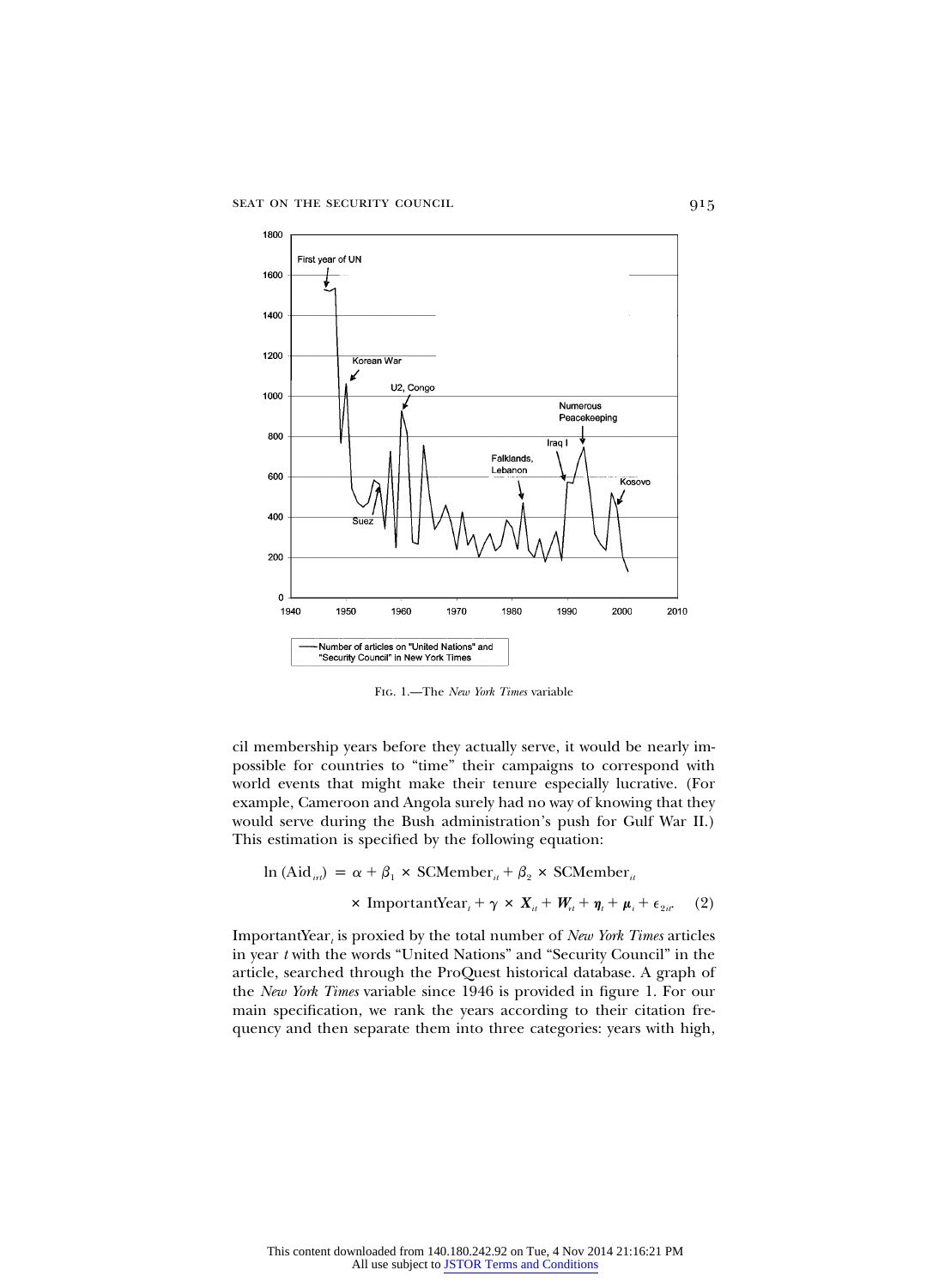medium, and low importance. We also experiment with other definitions of a year's importance as robustness checks.

If the effect on aid of being on the Security Council is purely driven by countries exerting their influence in ways that are correlated with both gaining a seat on the council and procuring more aid, rather than a true treatment effect captured by the interaction term, then we should see estimates of  $\beta_2$  statistically indistinguishable from zero. If, instead, the effect on aid is being driven by the interaction term, then we can conclude that the Security Council effect on aid is likely causal and not driven by omitted variables.

One final check we perform is to examine the pattern of aid receipts not only during a country's membership on the Security Council but also during the years immediately before and after its tenure. We refer to this estimation as the "event-time specification," and it is described by the following equation:

$$
\ln (\text{Aid}_{irl}) = \alpha + \beta_{-1} \times T - 1_{it} + \beta_0 \times T0_{it} + \beta_1 \times T1_{it}
$$
  
+  $\beta_2 \times T2_{it} + \beta_3 \times T3_{it} + \beta_4 \times T4_{it}$   
+  $\gamma \times \mathbf{X}_{it} + \mathbf{W}_{rt} + \mathbf{\eta}_t + \mathbf{\mu}_i + \epsilon_{3it}$  (3)

where  $T-1$  is a dummy variable indicating the year before a country is elected to the Security Council (and two years before its term actually starts), *T*0 corresponds to the year of election, *T*1 and *T*2 correspond to the two years of service on the council, and *T*3 and *T*4 correspond to the two years immediately following the two-year term.

This specification allows us to address the concern that unobserved country-specific trends in both a country's ability to extract aid and its probability of serving on the council are driving the positive association between council membership and aid. In the year before a country's election, any significant increase in aid would undermine the hypothesis that council membership itself is driving the results. Similarly, aid levels remaining high in the years following council service might suggest that rotating countries had permanently raised awareness of their needs, and not that they had used their temporary power to extract bribes. If  $\beta_0$ ,  $\beta_1$ , and  $\beta_2$  were much larger than the other coefficients (or  $\beta_1$ ,  $\beta_2$ , and  $\beta_3$  for U.N. aid due to its measuring disbursement rather than authorization), however, the striking correlation between aid levels and the exact years during which rotating members had elevated influence would render this alternative story less credible.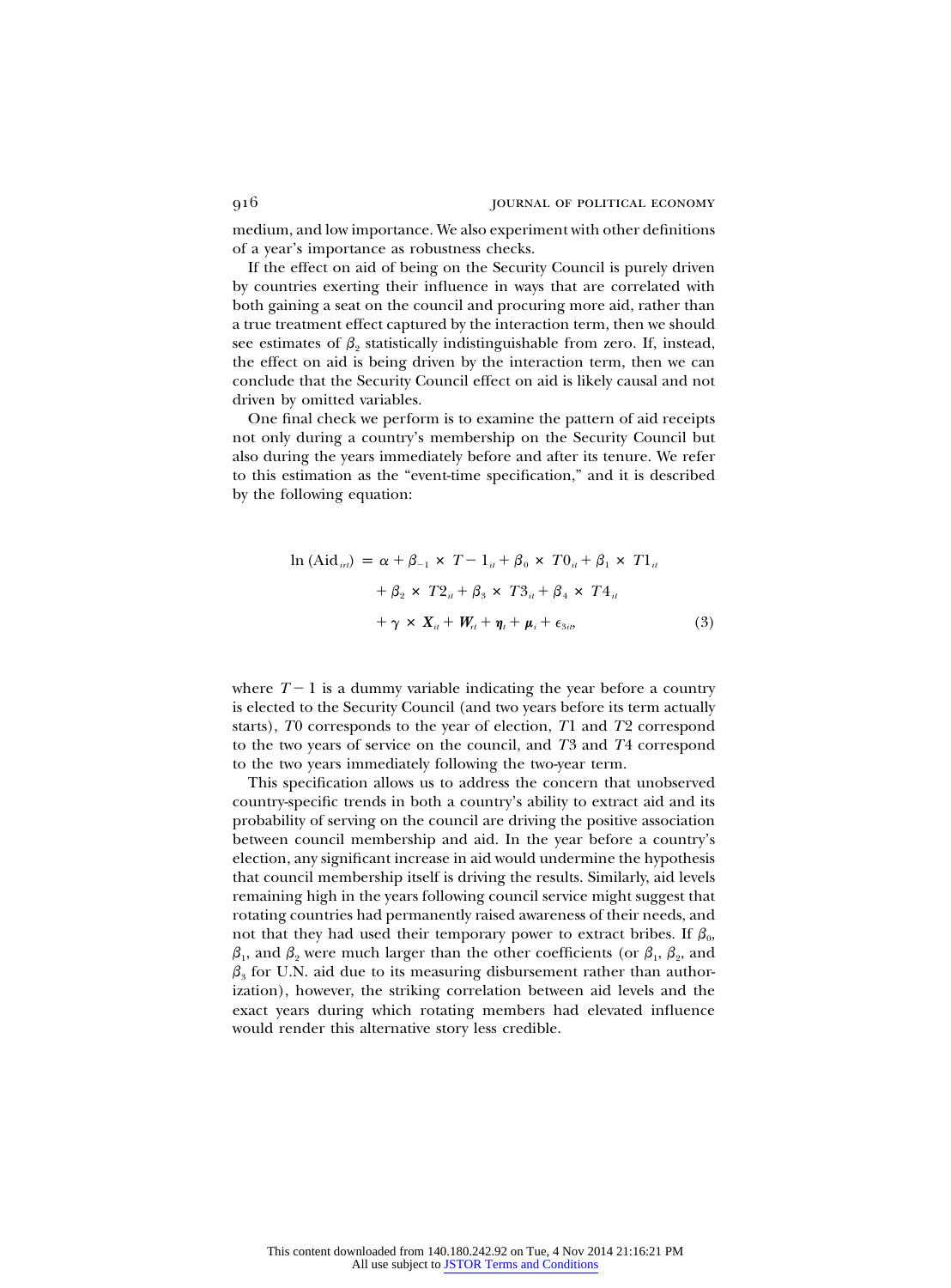| TABLE 2                                                        |  |  |  |  |  |  |
|----------------------------------------------------------------|--|--|--|--|--|--|
| ECONOMIC AND MILITARY AID FROM THE UNITED STATES, 1946–2001    |  |  |  |  |  |  |
| Dependent Variable: ln (Total Aid and Loans from U.S., \$1996) |  |  |  |  |  |  |

|                                          | (1)                       | (2)                | (3)                 | (4)                  | (5)                 | (6)                  |
|------------------------------------------|---------------------------|--------------------|---------------------|----------------------|---------------------|----------------------|
| SCMember                                 | 1.527<br>$[.379]$ ***     | .466<br>$[.239]$ * |                     |                      |                     |                      |
| On SC, unimportant<br>year               |                           |                    | $-.086$<br>$[.436]$ | .03<br>$[.407]$      | .337<br>[.423]      |                      |
| On SC, somewhat im-<br>portant year      |                           |                    | .432<br>[.282]      | .474<br>[.294]       | .478<br>$[.256]$ *  |                      |
| On SC, important<br>year                 |                           |                    | .99<br>$[.440]$ **  | .993<br>$[.455]$ **  | .741<br>$[.397]$ *  |                      |
| War occurring $($<br>$1,000$ deaths)     |                           |                    |                     | .007<br>[.535]       | $-.058$<br>$[.624]$ | $-.051$<br>$[.624]$  |
| Polity 2 score                           |                           |                    |                     | .101<br>$[.034]$ *** | .037<br>$[.028]$    | .038<br>$[.028]$     |
| ln (GDP per capita,<br>\$1996)           |                           |                    |                     |                      | $-.993$<br>[.887]   | $-1.009$<br>$[.888]$ |
| One year before elec-<br>tion to SC      |                           |                    |                     |                      |                     | $-.045$<br>$[.204]$  |
| Year of election to SC                   |                           |                    |                     |                      |                     | .42<br>$[.213]*$     |
| First year of serving<br>on SC           |                           |                    |                     |                      |                     | .44<br>$[.321]$      |
| Second year of serv-<br>ing on SC        |                           |                    |                     |                      |                     | .715<br>$[.260]$ *** |
| First year after finish-<br>ing SC term  |                           |                    |                     |                      |                     | .202<br>[.363]       |
| Second year after fin-<br>ishing SC term |                           |                    |                     |                      |                     | .15<br>[.331]        |
| Country and year<br>fixed effects        | No                        | Yes                | Yes                 | Yes                  | Yes                 | Yes                  |
| Region quartics                          | No                        | Yes                | Yes                 | Yes                  | Yes                 | Yes                  |
| Observations<br>$R^2$                    | 5,425<br>$\boldsymbol{0}$ | 5,425<br>.64       | 5,425<br>.64        | 4,902<br>.61         | 3,616<br>.6         | 3,616<br>.6          |

Norr.—Robust standard errors in brackets are clustered on country. A time trend for Egypt is included in regressions<br>2–6.We also rerun the estimation in col. 6, replacing the event-time variables with dummy variables corre a "treatment period" (the year of election and the two years of service) and a "control period" (the three years before and after the treatment period). The coefficient on the treatment period dummy is 0.548 and the coeffi

\*\* Significant at the 5 percent level. \*\*\* Significant at the 1 percent level.

### **IV. Estimating the Value of a Seat**

### *U.S. Foreign Aid*

Table 2 shows the estimation results for variations on equations (1), (2), and (3), using U.S. foreign aid as the dependent variable. In the specification in column 1, aid is regressed only on the SCMember dummy; as expected, the coefficient is implausibly high since it captures not only vote-buying aid but also the nonrandom selection of U.S. aid recipients to the council. Column 2 adds country and year fixed effects as well as regional trends; the results indicate that council membership is asso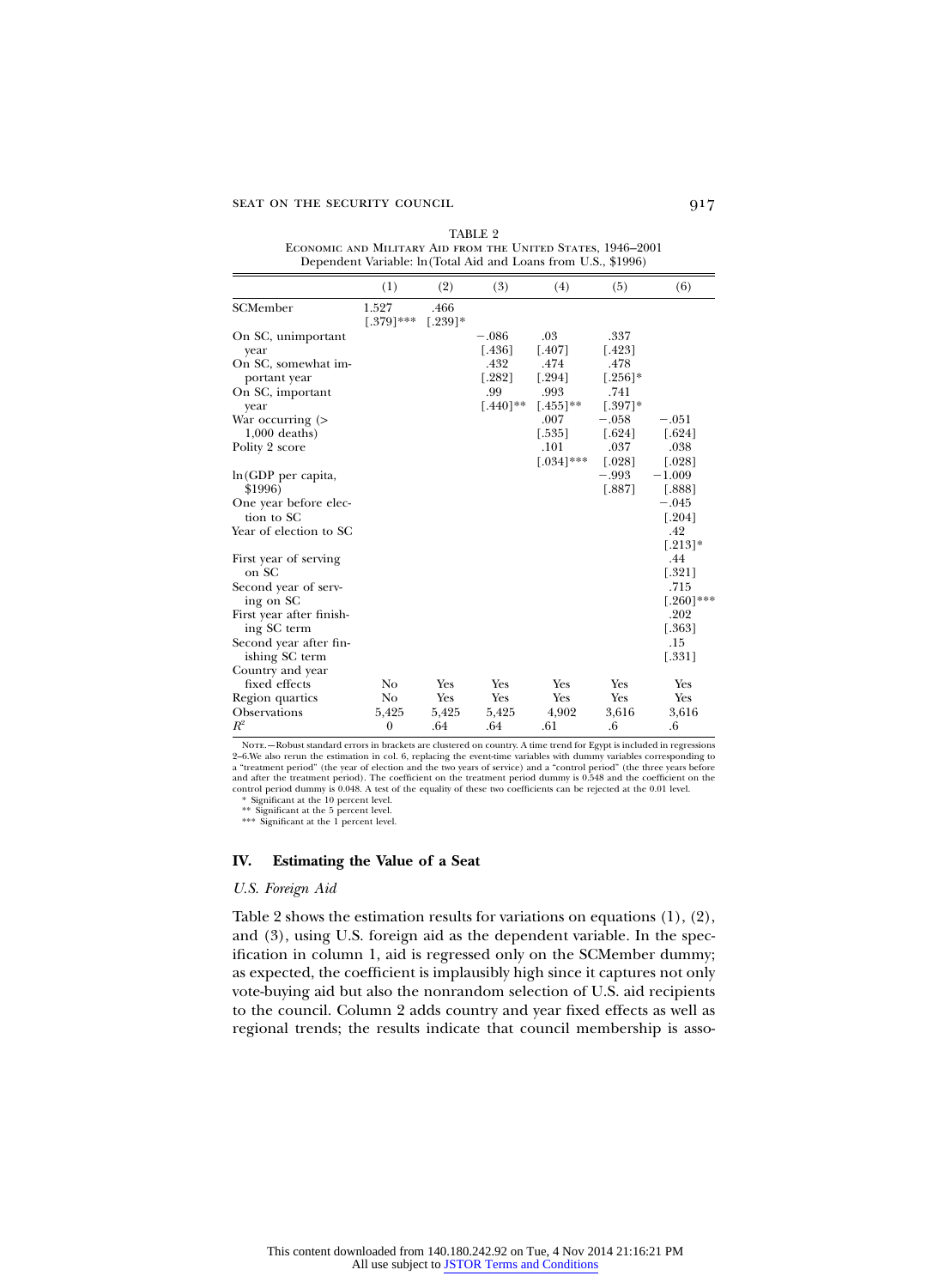ciated with a 47 log point, or 59 percent, increase in U.S. aid. Columns 3 and 4 make use of variation in the importance of council decisions from year to year. As mentioned above, we divide the years in the sample into three roughly equal groups based on the number of *New York Times* articles containing the terms "United Nations" and "Security Council."<sup>3</sup> Column 3 suggests that during those years in which the Security Council was least in the news, council members received essentially no additional U.S. aid relative to their baseline. During years in which the council received moderate press coverage, the reward to being on the council was positive but not significant. However, during the years in which the council's proceedings were most newsworthy, the increase in aid receipts to council members was positive and highly significant. The point estimate suggests that countries lucky enough to serve during these years enjoyed a nearly 170 percent increase in U.S. aid. Column 4 shows that the addition of political controls does not change the results. In column 5 we add the log of GDP per capita, which reduces the sample by over one-quarter. Although this reduces the size of the coefficient on the most newsworthy years, it remains statistically significant.

We also experiment with a different approach to identifying the effect of council membership: examining the variation in aid during as well as immediately before and after a country's two-year term. The point estimates, reported in column 6, suggest that in the year before a country is elected, aid is not any higher than the baseline level. The year of election and the two years of actual service exhibit the largest increases in aid, with the election year and second year highly statistically significant. Aid levels essentially return to preelection levels in the two years following council service. Furthermore, the difference in aid payments during the "treatment period" (the year of election and the two years of service on the council) and aid payments during the "control period" (the three years before and after the treatment period) is positive and statistically significant (details of this estimation and hypothesis test can be found in the note to table 2). Thus the pattern of aid over time suggests that aid increases are intimately tied to council election and membership.

We next investigate whether the results in column 4 are robust to using alternative measures of a year's diplomatic importance. The results and significance hold if we redefine an important year as one that corresponds to key events in the Security Council and international diplomacy more generally; these years are 1946 (first year of the United Nations), 1950 (Korean War), 1956 (Suez crisis), 1960 (U2 spy plane,

<sup>3</sup> Somewhat important years include 1953, 1957, 1962, 1963, 1966, 1967, 1969, 1971, 1973, 1975–76, 1979, 1980, 1985, 1988, 1995–96, and 1999. Important years include 1946– 52, 1954–56, 1958, 1960–61, 1964–65, 1968, 1982, 1990–94, and 1998.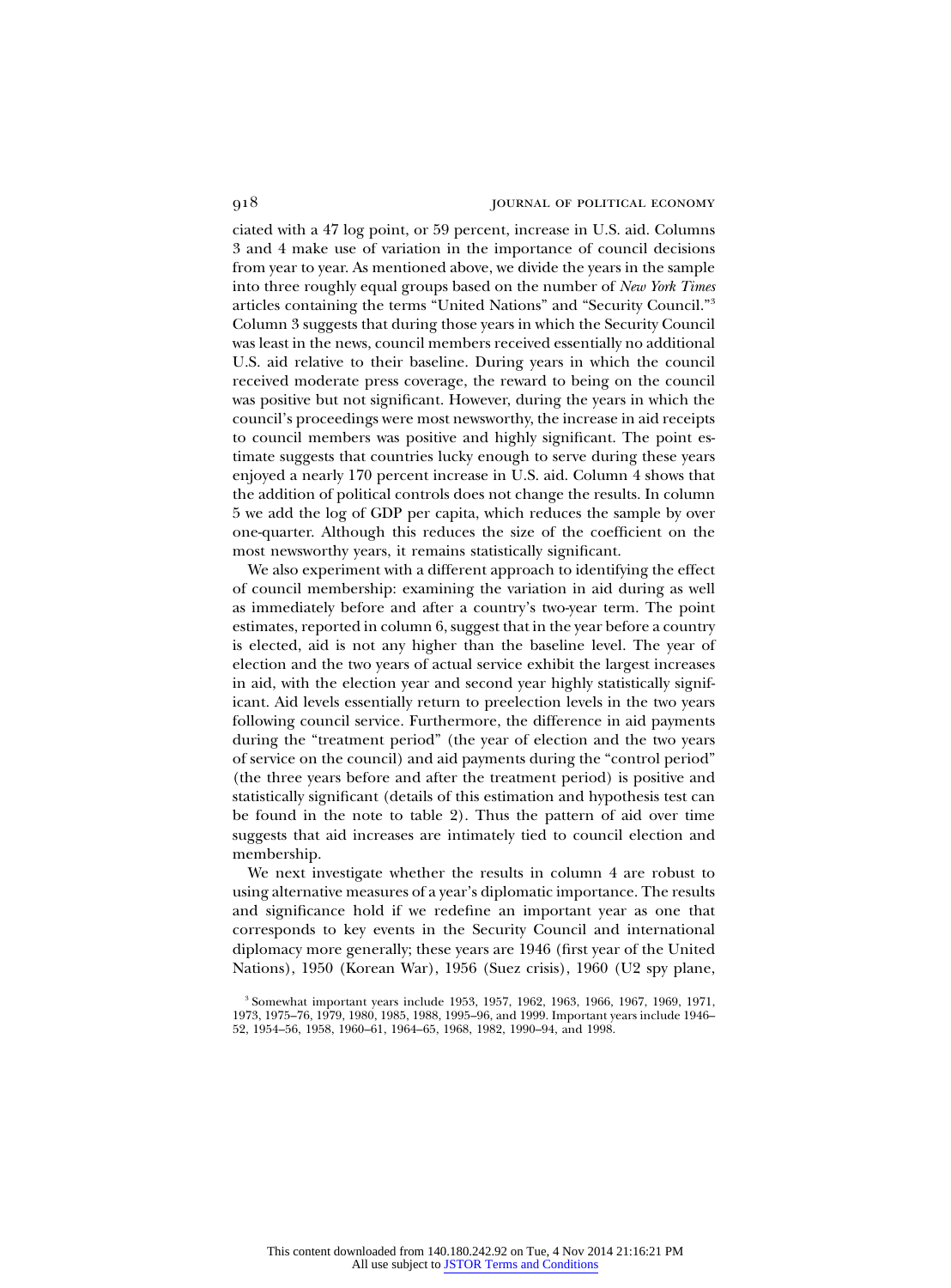### SEAT ON THE SECURITY COUNCIL 919

Congo) 1962 (Cuban missile crisis), 1967 and 1973 (Israeli-Arab wars), 1982 (Falklands, Lebanon), 1991 (Gulf War I), and 1999 (Kosovo). The signs, if not the significance levels, hold if we define an important year as a year in which an interstate military conflict involving more than three states and more than 1,000 deaths began.

The results are also robust to a number of additional manipulations, as reported in columns 1–4 of Appendix table A2; these include (1) limiting the regression to positive aid values, (2) resetting the log of nonpositive aid from zero to  $10<sup>4</sup>$  (3) including dummy variables for country-years with zero aid, and (4) substituting region-year dummies for the regional quartics. In other words, the log specification's inherent sensitivity to small changes in absolute magnitude that are close to zero does not appear to be driving the results. The results are also robust to alternative sample selection rules. In columns 1–4 of Appendix table A3, we find that the main results are robust to (1) dropping countries that never served on the Security Council between 1946 and 2004, (2) including high-income countries, (3) excluding country-years with real GDP per capita greater than \$10,000 in the particular year of the observation rather than in 2003, and (4) dropping the year of the Iraqi invasion of Kuwait and the year of the resulting Gulf War (1990 and 1991, respectively).<sup>5</sup>

### *U.N. Results*

Table 3 shows results parallel to those in table 2, but with total U.N. development aid as the dependent variable. The coefficients of interest in table 3 follow a pattern similar to those in table 2 but are universally smaller in magnitude. For U.N. aid, the main effect of serving on the council is weakly positive, but serving on the council during an important year predicts a sizable and statistically significant increase in aid of 42 log points, or 53 percent.

The timing of U.N. aid is slightly different from that of U.S. aid, consistent with its measuring actual disbursement as opposed to authorization. U.N. aid does not increase as substantially during the year of election to the council and does not fall back to baseline levels until the second year after council service has ended. As with U.S. aid, we find that the difference between U.N. aid payments during the treatment period and the control period is positive (though less statistically significant) and again consign details to the note of table 3.

Most important, however, is that for both U.N. and U.S. aid, there is

<sup>4</sup> The smallest positive value of the log of aid is approximately 9.5, or \$13,000.

<sup>&</sup>lt;sup>5</sup> As a further robustness check, in an extension to an earlier version of this paper, Tamura and Kunieda (2005) reach the same conclusions using different specifications.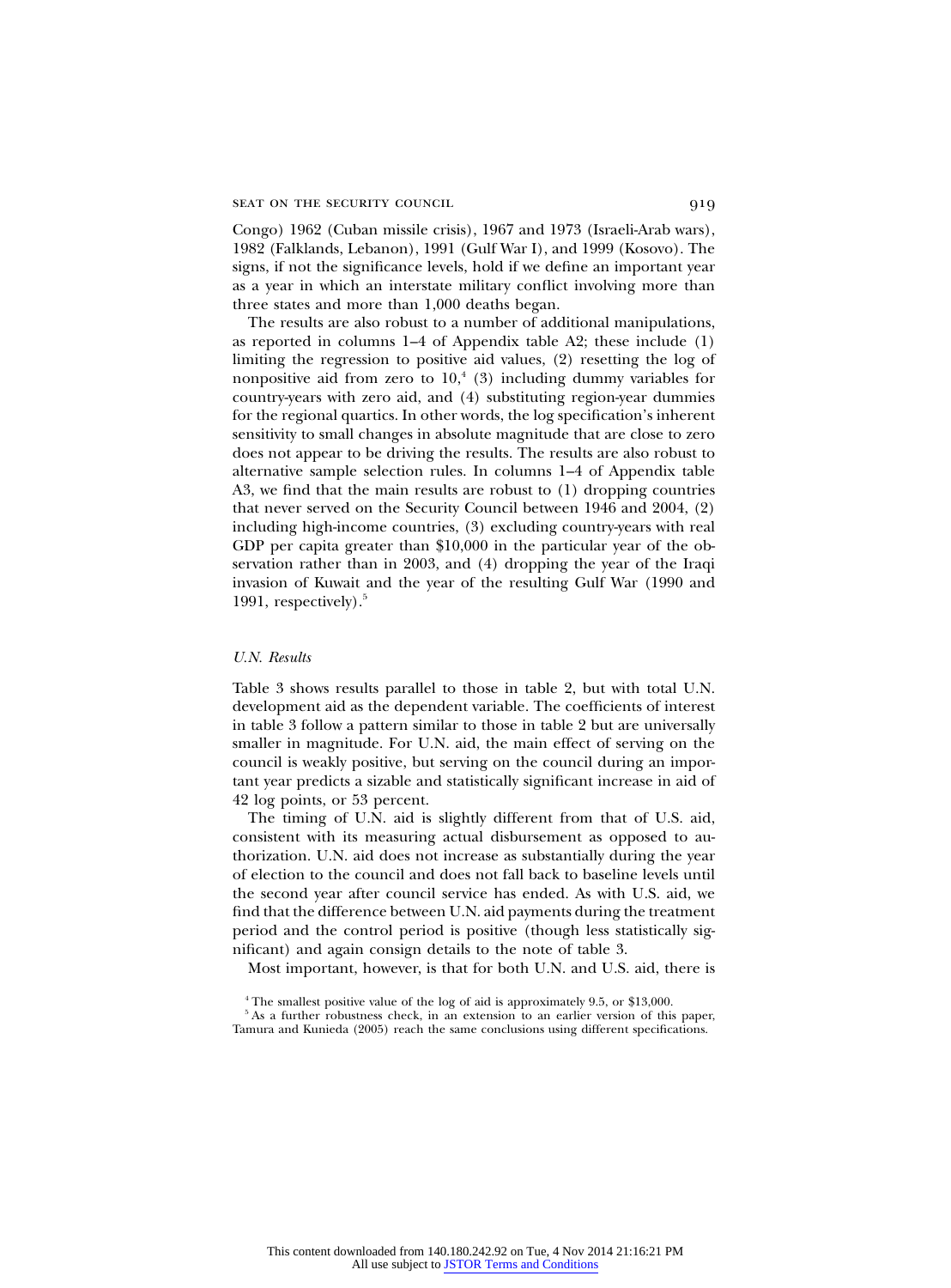| TABLE 3                                           |  |  |  |  |  |  |
|---------------------------------------------------|--|--|--|--|--|--|
| AID FROM THE UNITED NATIONS, 1960-2001            |  |  |  |  |  |  |
| Dependent Variable: ln(Net ODA from U.N., \$1995) |  |  |  |  |  |  |

|                                              | (1)                 | (2)            | (3)                  | (4)                          | (5)                          |
|----------------------------------------------|---------------------|----------------|----------------------|------------------------------|------------------------------|
| SCMember                                     | .859<br>$[.277]***$ | .075<br>[.088] |                      |                              |                              |
| On SC, unimportant year                      |                     |                | $-.108$<br>$0.088$ ] | .011<br>$\lceil .085 \rceil$ |                              |
| On SC, somewhat impor-<br>tant year          |                     |                | $-.063$<br>$[.179]$  | $-.074$<br>[.170]            |                              |
| On SC, important year                        |                     |                | .422<br>$[.164]$ **  | .44<br>$[.169]$ **           |                              |
| War occurring $(>1,000$<br>deaths)           |                     |                |                      | $-.579$<br>$[.222]$ **       | $-.578$<br>$[.222]$ **       |
| Polity 2 score                               |                     |                |                      | .007<br>$\left[ .015\right]$ | .007<br>$\lceil .015 \rceil$ |
| ln (GDP per capita, con-<br>stant 1995 US\$) |                     |                |                      | $-1.005$<br>$[.277]***$      | $-1.011$<br>$[.280]$ ***     |
| One year before election<br>to SC            |                     |                |                      |                              | $-.003$<br>[.128]            |
| Year of election to SC                       |                     |                |                      |                              | .064<br>[.138]               |
| First year of serving on SC                  |                     |                |                      |                              | .099<br>[.139]               |
| Second year of serving on<br><b>SC</b>       |                     |                |                      |                              | .17<br>$[.087]$ *            |
| First year after finishing<br>SC term        |                     |                |                      |                              | .12<br>0.076                 |
| Second year after finishing<br>SC term       |                     |                |                      |                              | .043<br>$[.087]$             |
| Country and year fixed<br>effects            | No                  | Yes            | Yes                  | Yes                          | Yes                          |
| Region quartics                              | No                  | Yes            | Yes                  | Yes                          | Yes                          |
| Observations                                 | 4,041               | 4,041          | 4,041                | 3,490                        | 3,490                        |
| $R^2$                                        | $\mathbf{0}$        | .75            | .75                  | .66                          | .66                          |

Nore.—Robust standard errors in brackets are clustered on country. A time trend for Egypt is included in regressions<br>2–5. We also rerun the estimation in col. 5, replacing the event-time variables with dummy variables corr a treatment period (the two years of service on the council as well as the year directly following service) and a control<br>period (the three years before and after the treatment period). The coefficient on the treatment per by one year, reflecting the differences in the definition of U.S. and U.N. aid.

Significant at the 10 percent level.

\*\* Significant at the 5 percent level.

\*\*\* Significant at the 1 percent level.

no evidence of heightened aid in the year before election, there is a significant increase in aid during the second year of the term, and aid levels essentially return to preelection levels within two years of a country's exit from the council. That the coefficients of interest for the U.N. regressions are smaller makes intuitive sense: the United States can distribute foreign aid in accordance with its strategic interests without garnering the formal support of other countries, whereas bureaucrats hailing from multiple nations must cooperate to dispense U.N. aid.<sup>6</sup>

<sup>6</sup> Somewhat important years include 1962–63, 1966–67, 1969, 1972–73, 1975–76, 1979–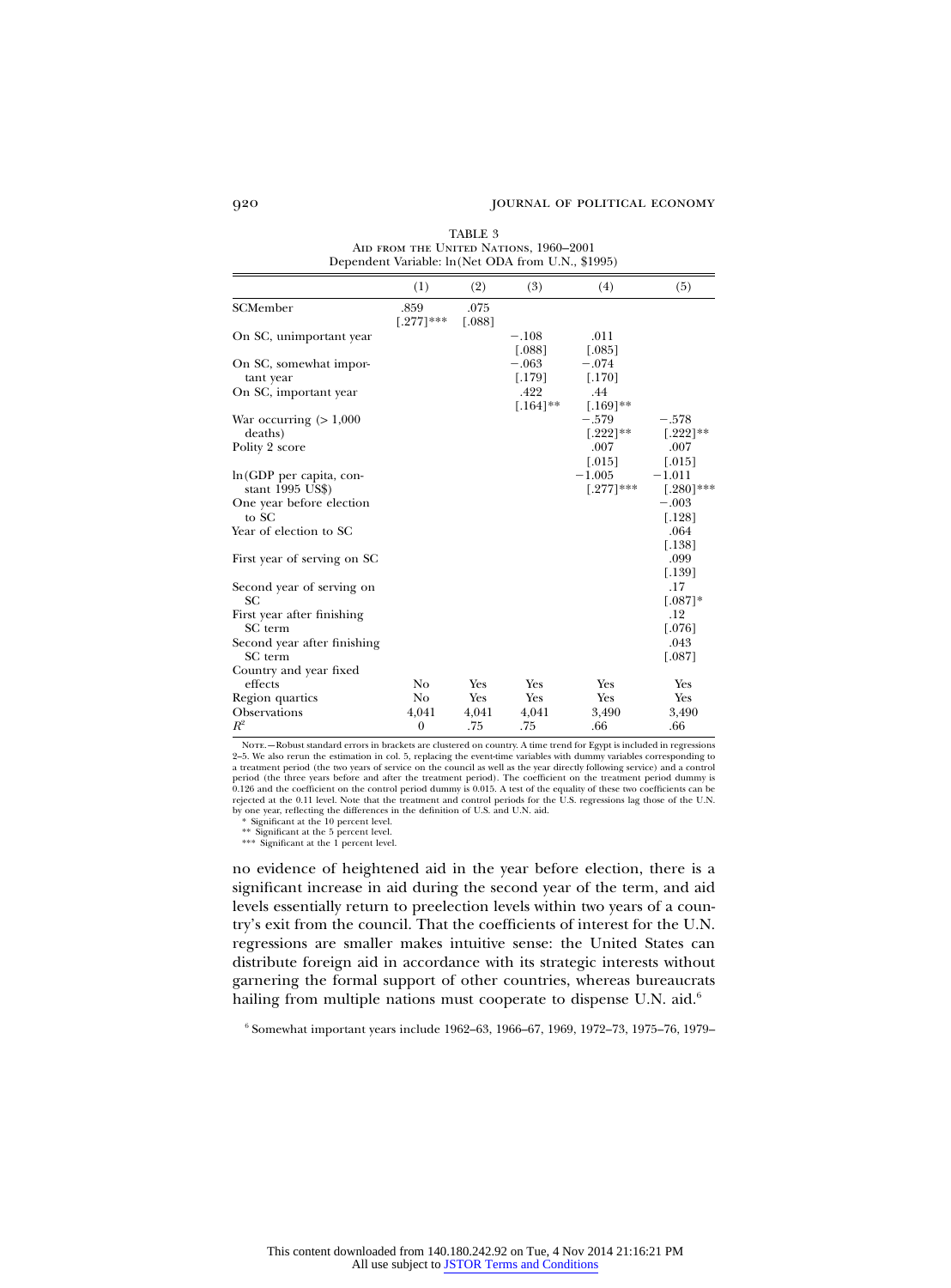

Fig. 2.—Aid to nonpermanent Security Council members in event time

Figure 2 provides a graphical representation of the results in the last columns of tables 2 and 3. The *y*-axis has been scaled such that aid in the year before a country's election to the council is normalized to \$100. The most notable increase in aid comes during the second year of tenure. Though the return to baseline is somewhat slower for U.N. aid, both types of aid trend toward preelection levels within two years of a country's departure from the council.

### *Components of U.N. Aid*

It is conceptually easy to imagine a causal mechanism underlying the U.S. aid results. When a matter of importance comes before the Security Council, Congress (or the president via the Congress) can authorize

<sup>80, 1985, 1988,</sup> and 1995–96. Important years include 1960–61, 1964–65, 1968, 1971, 1982, 1990–94, and 1998–99. The U.N. results are robust to defining the importance of the year with the multinational conflict construction. Appendix tables A2 and A3 report the robustness checks on treatment of zeroes and sample selection.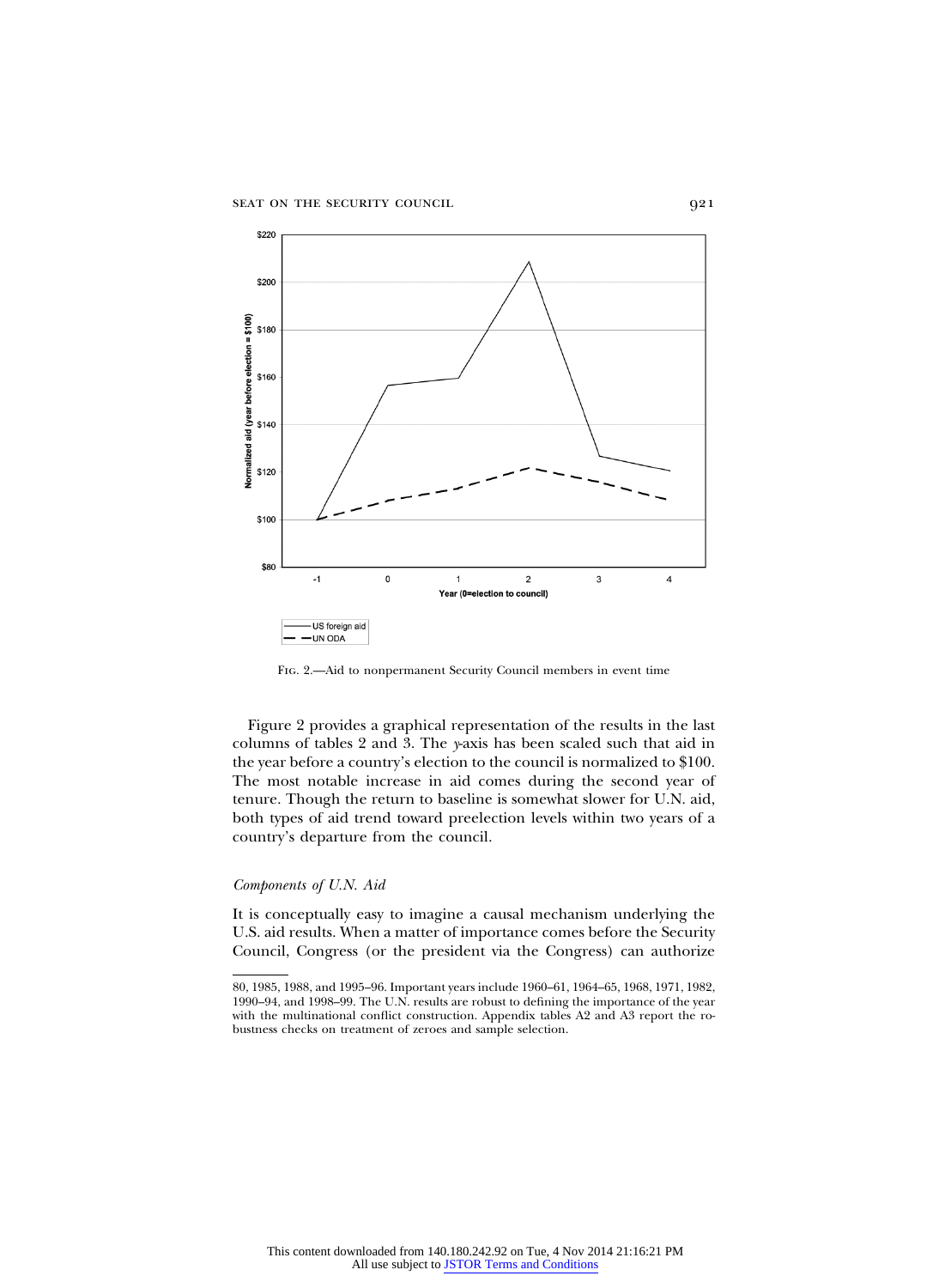aid to a country in exchange for, or in encouragement of, its support for the U.S. position.

The mechanism underlying the connection between council membership and U.N. aid is not so clear. The Security Council does not directly control the purse strings of any of the committees that distribute U.N. aid. Each of these committees has its own bureaucracy and leadership and is ostensibly independent of the council. Of course, in reality, politics may affect the aid process. For example, there is the possibility of logrolling. A nonmember could offer a rotating member the following deal: put the nonmember's issue on the council agenda in exchange for an increase in aid from, say, the World Food Programme, over which the nonmember happens to have influence. An alternative but not necessarily competing hypothesis is that few U.N. members have even this behind-the-scenes power and that the U.N. budget is effectively controlled by the great powers.

In order to explore the black box of U.N. development aid distribution, we decompose the U.N. aid variable into its components. The five U.N. agencies with the highest distributions are the World Food Programme (WFP), the U.N. Development Programme (UNDP), UNICEF, the U.N. High Commissioner for Refugees (UNHCR), and the U.N. Regular Programme of Technical Assistance (UNTA). It is noteworthy that among these agencies, the United States historically has had the largest influence over UNICEF. Every executive director of UNICEF since 1947 has been American, and some of UNICEF's policy actions are taken in consultation with the U.S. State Department (U.S. Department of State 2003). The extent of U.S. favoritism for UNICEF was revealed in a memorable manner in 1995 when then–Senate Foreign Relations Committee Chairman Jesse Helms recommended "terminating or greatly reducing" funds for every U.N. organization except UNICEF (Bennis 1996, 71).

U.S. leadership has also been important, though less so, in the UNDP. An American ran the agency every year until 2000, when Mark Malloch Brown of the United Kingdom, a Washington veteran, took over. The United States has often been the largest donor to the UNDP, though in percentage terms it donates much less than it does to UNICEF.

Table 4 displays the results of regressing ODA from these five U.N. agencies on Security Council membership and controls using our preferred specification (from col. 4 of table 3). The agency displaying the strongest pattern is clearly UNICEF. Countries serving on the council during an unimportant year experience no notable increase in their UNICEF aid. During an important year, a developing country sitting on the Security Council can expect a 49 log point, or 63 percent, increase in its ODA from UNICEF. Aid from the UNDP follows a similar pattern, though the magnitudes are smaller and insignificant, whereas the re-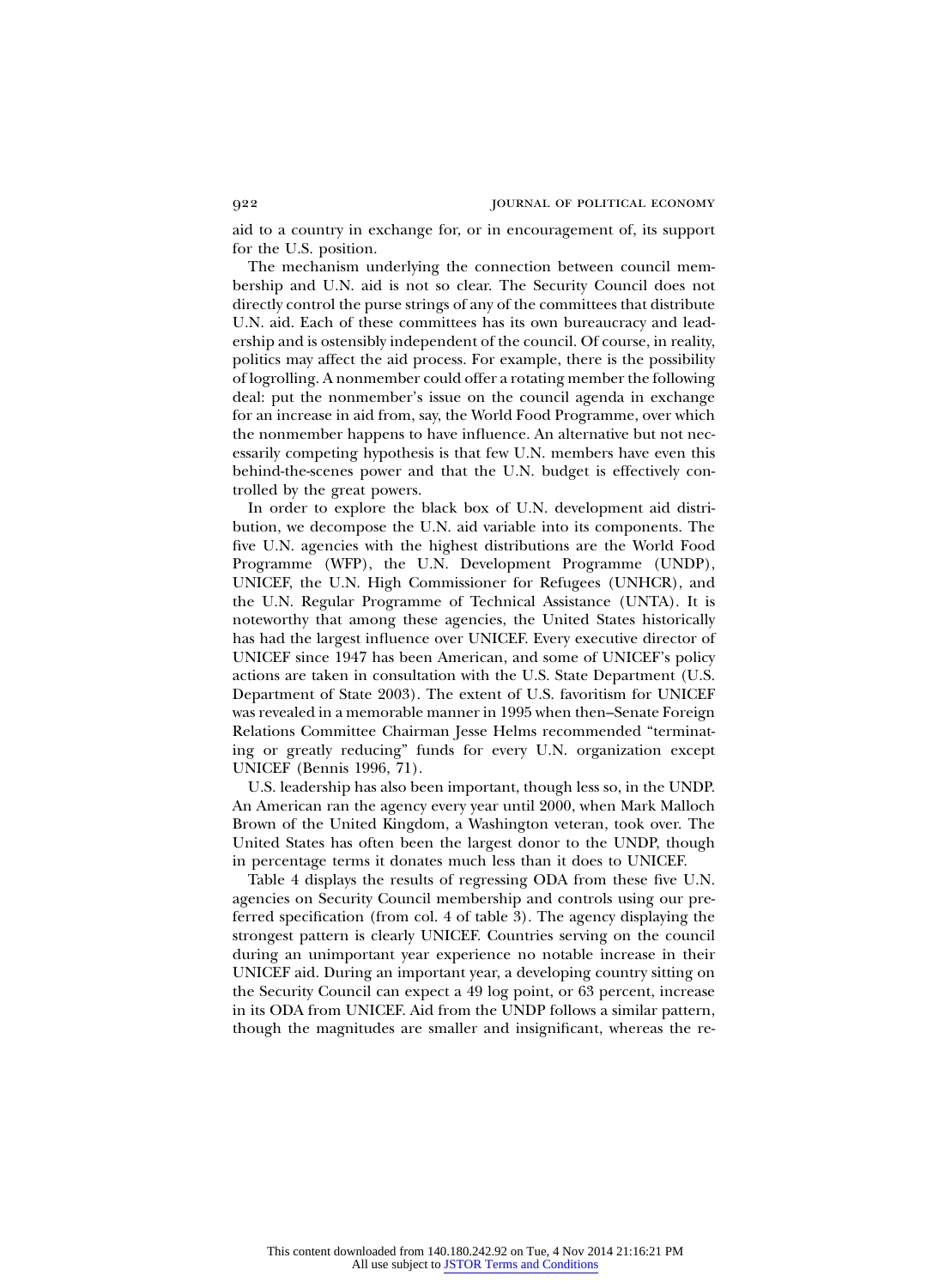|                                                             | AID FROM THE UNITED NATIONS BY AGENCY, 1960–2001 |                                                |                          |                   |                        |  |  |  |  |  |
|-------------------------------------------------------------|--------------------------------------------------|------------------------------------------------|--------------------------|-------------------|------------------------|--|--|--|--|--|
|                                                             |                                                  | DEPENDENT VARIABLE: ln (Net ODA, \$1995) FROM: |                          |                   |                        |  |  |  |  |  |
|                                                             | WFP                                              | <b>UNDP</b>                                    | <b>UNICEF</b>            | <b>UNHCR</b>      | UNTA                   |  |  |  |  |  |
|                                                             | (1)                                              | (2)                                            | (3)                      | (4)               | (5)                    |  |  |  |  |  |
| On SC, unimpor-                                             | $-.525$                                          | $-.107$                                        | $-.155$                  | .105              | .037                   |  |  |  |  |  |
| tant year                                                   | $[.454]$                                         | $[.176]$                                       | [.434]                   | [.499]            | [.080]                 |  |  |  |  |  |
| On SC, somewhat                                             | .313                                             | $-.287$                                        | .307                     | .432              | $-.023$                |  |  |  |  |  |
| important year                                              | 1.502                                            | [.235]                                         | [.242]                   | [.547]            | $[.078]$               |  |  |  |  |  |
| On SC, important                                            | $-.202$                                          | .227                                           | .488                     | .278              | .136                   |  |  |  |  |  |
| year                                                        | $[.511]$                                         | $[.216]$                                       | $[.240]$ **              | $[.418]$          | [.115]                 |  |  |  |  |  |
| War occurring (>                                            | $-.579$                                          | $-.853$                                        | $-.488$                  | $-.701$           | $-.649$                |  |  |  |  |  |
| $1,000$ deaths)                                             | [.605]                                           | $[.397]$ **                                    | $[.422]$                 | $[.661]$          | $[.362]$ *             |  |  |  |  |  |
| Polity 2 score                                              | .041                                             | .019                                           | .026                     | .021              | $-.003$                |  |  |  |  |  |
|                                                             | $[.031]$                                         | $[.018]$                                       | $[.025]$                 | $[.041]$          | $[.012]$               |  |  |  |  |  |
| ln (GDP per capita,<br>constant 1995<br>$\overline{U}$ S\$) | $-2.025$<br>$[.641]$ ***                         | $-.712$<br>$[.392]$ *                          | $-1.247$<br>$[.456]$ *** | $-.883$<br>[.584] | $-.527$<br>$[.255]$ ** |  |  |  |  |  |
| Country and year<br>fixed effects                           | Yes                                              | Yes                                            | Yes                      | Yes               | Yes                    |  |  |  |  |  |
| Region quartics                                             | Yes                                              | Yes                                            | Yes                      | Yes               | Yes                    |  |  |  |  |  |
| Observations                                                | 3,509                                            | 3,501                                          | 3,503                    | 3,515             | 3,502                  |  |  |  |  |  |
| $R^2$                                                       | .73                                              | .87                                            | .86                      | .69               | .94                    |  |  |  |  |  |
|                                                             |                                                  |                                                |                          |                   |                        |  |  |  |  |  |

TABLE 4

Note.—Robust standard errors in brackets are clustered on country. A time trend for Egypt is included in all

regressions.

\* Significant at the 10 percent level.

\*\* Significant at the 5 percent level. \*\*\* Significant at the 1 percent level.

maining agencies display no apparent relationship between aid flows and council membership.

What do these results imply about the politics of U.N. aid disbursement? Since the Security Council effect is limited to UNICEF and, to a lesser extent, the UNDP, the findings do not seem to describe a setting in which many smaller players are trading influence for aid. Of course a more detailed analysis of agency leadership and vote patterns might uncover more subtle manifestations of logrolling. However, these results do provide positive support for the U.S. power hypothesis. As some of the funding for U.N. agencies is in the form of voluntary contributions earmarked by donors for specific projects, these findings should not be seen as evidence that the United States is abusing its leadership at U.N. agencies to spend other donors' monies in the U.S. national interest. Yet the findings are suggestive that the United States is using UNICEF, and possibly the UNDP, as a vehicle in the conduct of its foreign policy.

### **V. Conclusion**

Thus far, we have argued that nonpermanent members of the U.N. Security Council receive extra foreign aid from the United States and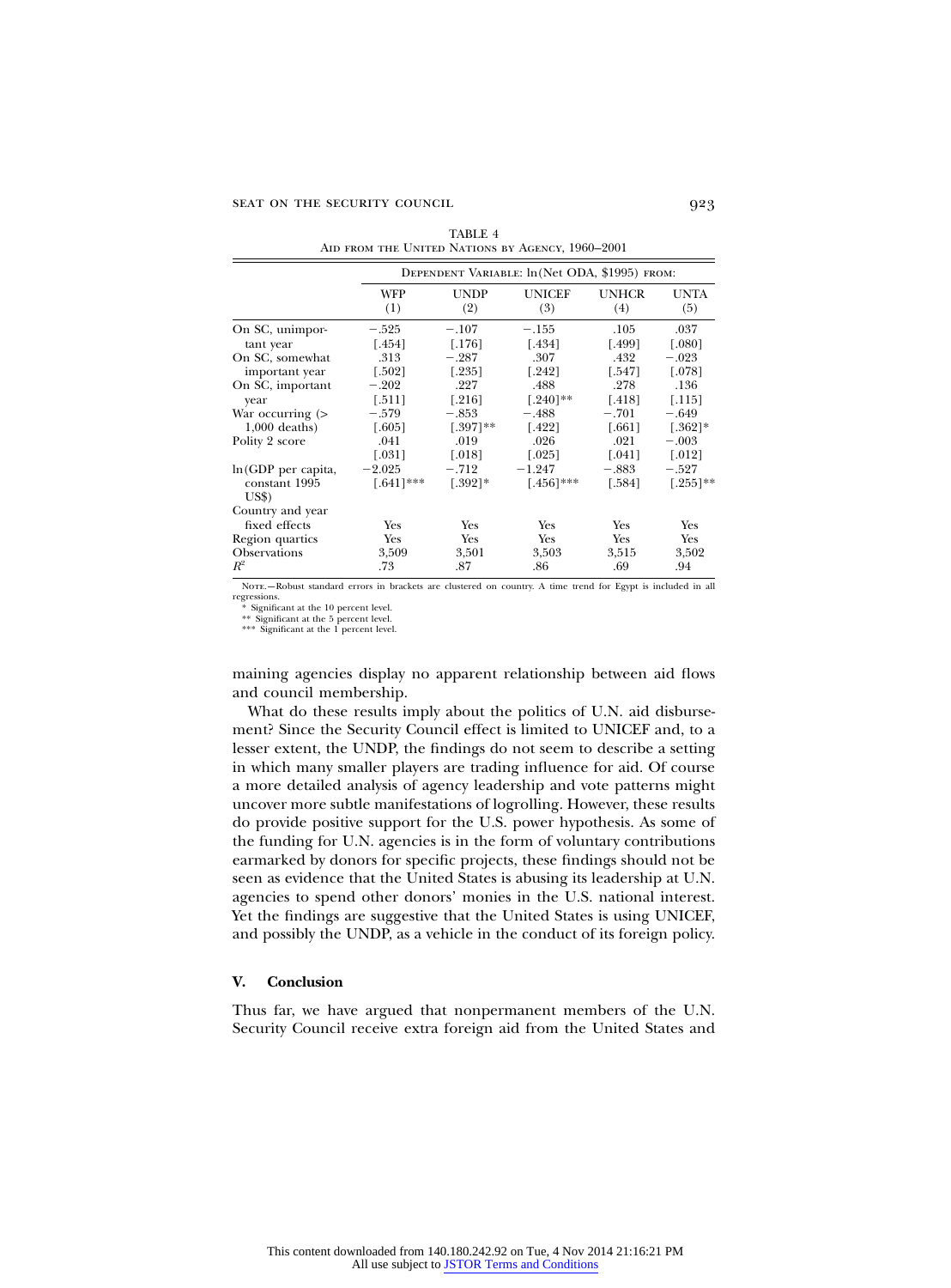the United Nations, especially during years in which the attention focused on the council is greatest. Our results suggest that council membership itself, and not simply some omitted variable, drives the aid increases. On average, the typical developing country serving on the council can anticipate an additional \$16 million from the United States and \$1 million from the United Nations. During important years, these numbers rise to \$45 million from the United States and \$8 million from the United Nations. Finally, the U.N. finding may actually be further evidence of U.S. influence: UNICEF, an organization over which the United States has historically had great control, seems to be driving the increase in U.N. aid.

Ideally, a study of vote buying in the United Nations would test for the ability of Security Council aid to influence actual voting. Unfortunately, this is difficult for two reasons. First, we cannot observe the counterfactual: how the country would have voted in the absence of vote-buying activity. Second, votes themselves are strategic. Agenda setters typically know, before putting a resolution up for a vote, the preferences of each member. Perhaps this is why most Security Council resolutions are passed unanimously and why failed resolutions are rare; recall that the 2003 resolution to authorize the invasion of Iraq never actually came to a vote. As a result of these identification problems, we believe that actual outlays of aid are the most trustworthy way to measure the presence of vote buying in the Security Council. By providing extra aid to nonpermanent members of the council, especially during years in which council votes are especially important, agenda setters have implicitly revealed their faith in the Security Council's relevance in world affairs.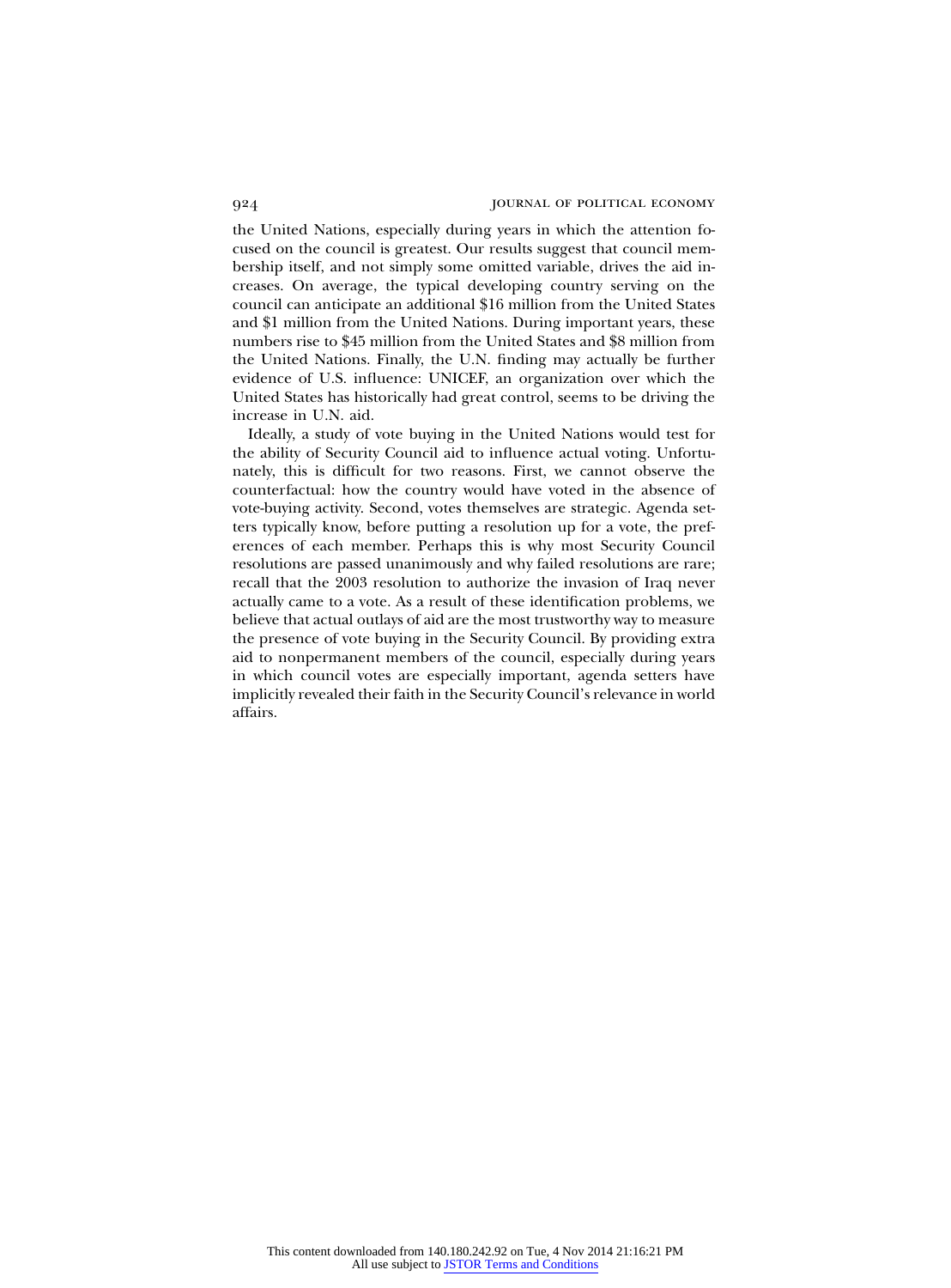## **Appendix**

| Country                  | Years on<br>Security<br>Council,<br>1946-2001 | Country                            | Years on<br>Security<br>Council,<br>1946-2001 |
|--------------------------|-----------------------------------------------|------------------------------------|-----------------------------------------------|
| Africa:                  |                                               | Asia:                              |                                               |
| Egypt, Arab Rep.         | 9                                             | Japan <sup>a</sup>                 | 16                                            |
| Nigeria                  | 6                                             | India                              | 12                                            |
| Tunisia                  | 6                                             | Pakistan                           | 10                                            |
| Zambia                   | 6                                             | Malaysia                           | 5                                             |
| Algeria                  | 4                                             | Turkey                             | 5                                             |
| Congo, Dem. Rep.         | $\overline{4}$                                | Bangladesh                         | $\overline{4}$                                |
| Cote d'Ivoire            | $\overline{4}$                                | Indonesia                          | $\overline{4}$                                |
| Ethiopia                 | 4                                             | Iraq                               | $\overline{4}$                                |
| Gabon                    | $\overline{4}$                                | Jordan                             | $\overline{4}$                                |
| Ghana                    | $\overline{4}$                                | Nepal                              | $\overline{4}$                                |
| Kenya                    | $\overline{4}$                                | Philippines                        | $\overline{4}$                                |
| Mali                     | $\overline{4}$                                | Syrian Arab Republic               | $\overline{4}$                                |
| Morocco                  | $\overline{4}$                                | Bahrain <sup>a</sup>               | $\overline{2}$                                |
| Senegal                  | 4                                             | Iran, Islamic Republic             | $\overline{2}$                                |
| Zimbabwe                 | $\overline{4}$                                | Korea, Republic <sup>a</sup>       | $\overline{2}$                                |
| Mauritius                | 3                                             | Kuwait <sup>a</sup>                | $\overline{2}$                                |
| Uganda                   | 3                                             | Lebanon                            |                                               |
| Benin                    | $\overline{2}$                                | Oman                               | $\frac{2}{2}$ $\frac{2}{2}$                   |
| <b>Botswana</b>          | $\overline{2}$                                | Sri Lanka                          |                                               |
| Burkina Faso             | $\overline{2}$                                | Thailand                           |                                               |
| Burundi                  | $\overline{2}$                                | United Arab Emirates <sup>a</sup>  | $\overline{2}$                                |
| Cameroon                 | $\overline{2}$                                | Yemen, Rep.                        | $\overline{2}$                                |
| Cape Verde               | $\overline{2}$                                | Singapore <sup>a</sup>             | 1                                             |
| Congo, Rep.              | $\overline{2}$                                | Eastern Europe:                    |                                               |
| Djibouti                 | $\overline{2}$                                | Poland                             | 9                                             |
| Gambia, the              | $\overline{2}$                                | Yugoslavia, Fed. Rep. <sup>a</sup> | 7                                             |
| Guinea                   | $\overline{2}$                                | Ukraine                            | 6                                             |
| Guinea-Bissau            | $\overline{2}$                                | Romania                            | 5                                             |
| Libya                    | $\overline{2}$                                | Bulgaria                           | $\overline{4}$                                |
|                          | $\overline{2}$                                |                                    | $\overline{4}$                                |
| Madagascar<br>Mauritania | $\overline{2}$                                | Hungary<br>Belarus                 | $\overline{2}$                                |
| Namibia                  | $\overline{2}$                                | Czech Republic <sup>a</sup>        | $\overline{2}$                                |
|                          | $\overline{2}$                                | Slovenia <sup>a</sup>              | $\overline{2}$                                |
| Niger<br>Rwanda          | $\overline{2}$                                | Latin America/Caribbean:           |                                               |
| Sierra Leone             | $\overline{2}$                                | Brazil                             | 16                                            |
| Somalia                  | $\overline{2}$                                |                                    | 14                                            |
| Sudan                    | $\overline{2}$                                | Argentina<br>Colombia              | 11                                            |
|                          | $\overline{2}$                                |                                    | 8                                             |
| Tanzania                 | $\overline{2}$                                | Panama                             | 8                                             |
| Togo                     | 1                                             | Venezuela                          | 6                                             |
| Liberia                  |                                               | Chile                              |                                               |
| Western Europe/other:    |                                               | Cuba                               | 6                                             |
| Canada <sup>a</sup>      | 12                                            | Ecuador                            | 6                                             |
| Italy <sup>a</sup>       | 10                                            | Peru                               | 6                                             |
| Netherlands <sup>a</sup> | 9                                             | Bolivia                            | $\overline{4}$                                |
| Australiaª               | 8                                             | Costa Rica                         | $\overline{4}$                                |
| Belgium <sup>a</sup>     | 8                                             | Guyana                             | $\overline{4}$                                |

TABLE A1 Who Serves on the Security Council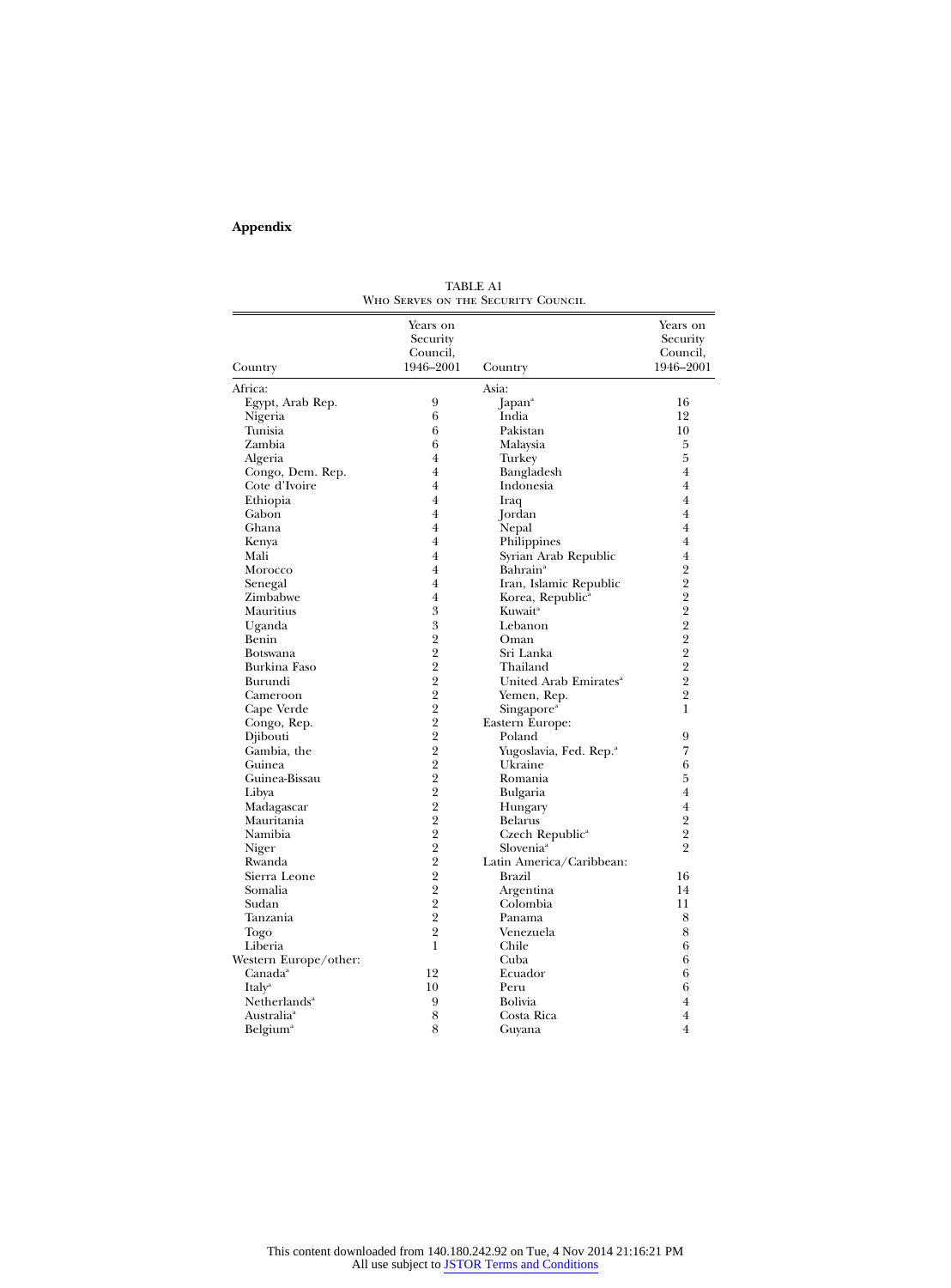|                          |                                               | 1                   |                                               |
|--------------------------|-----------------------------------------------|---------------------|-----------------------------------------------|
| Country                  | Years on<br>Security<br>Council,<br>1946-2001 | Country             | Years on<br>Security<br>Council,<br>1946-2001 |
| Norway <sup>a</sup>      |                                               | Jamaica             | 4                                             |
| Denmark <sup>a</sup>     | h                                             | Nicaragua           |                                               |
| $Germany^a$              | 6                                             | Mexico              | 3                                             |
| Spain <sup>a</sup>       | 6                                             | Honduras            |                                               |
| Sweden <sup>a</sup>      | 6                                             | Paraguay            | 2                                             |
| New Zealand <sup>a</sup> | 5                                             | Trinidad and Tobago | $\overline{2}$                                |
| Austria <sup>a</sup>     | 4                                             | Uruguay             | $\overline{2}$                                |
| Finland <sup>a</sup>     | 4                                             |                     |                                               |
| Ireland <sup>a</sup>     | 4                                             |                     |                                               |
| Portugal <sup>a</sup>    | 4                                             |                     |                                               |
| Greece <sup>a</sup>      | 2                                             |                     |                                               |
| Malta                    | $\overline{2}$                                |                     |                                               |
|                          |                                               |                     |                                               |

 $\,^\mathrm{a}$  These countries are not included in the base sample because of their high income.

926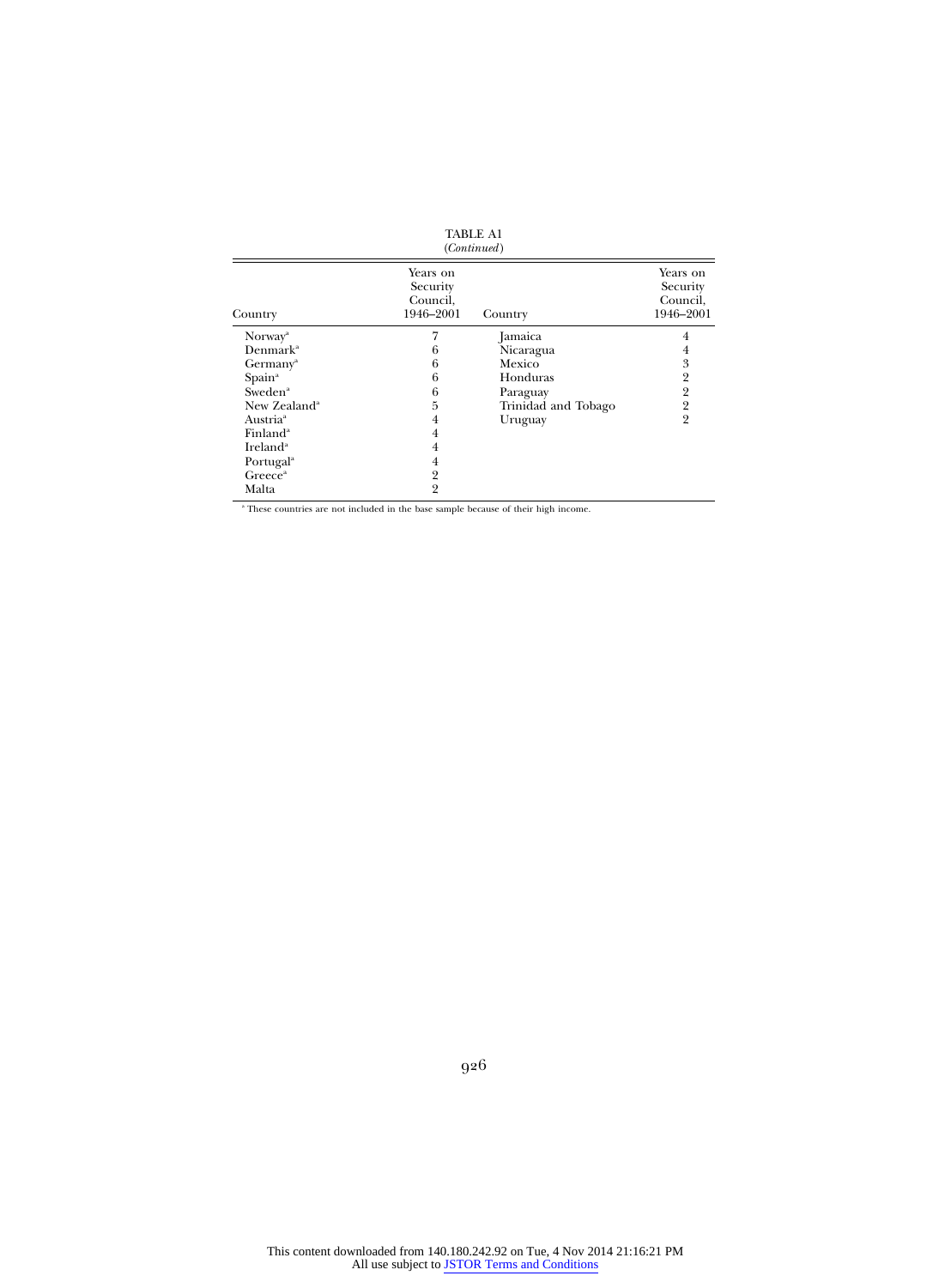|                                          |                         | DEPENDENT VARIABLE: ln (Total Aid and Loans<br>from U.S., $$1996$ ) |                         |                               |                        | DEPENDENT VARIABLE: ln (Net ODA from U.N.,<br>\$1995) |                                     |                         |
|------------------------------------------|-------------------------|---------------------------------------------------------------------|-------------------------|-------------------------------|------------------------|-------------------------------------------------------|-------------------------------------|-------------------------|
|                                          | (1)                     | (2)                                                                 | (3)                     | (4)                           | (1)                    | (2)                                                   | (3)                                 | (4)                     |
| On SC, unimportant year                  | $-.526$<br>$[.190]$ *** | $-.324$<br>$[.217]$                                                 | $-.478$<br>$[.180]$ *** | .013<br>[.381]                | $-.06$<br>[.060]       | $-.033$<br>[.066]                                     | $-.054$<br>$[.061]$                 | $\theta$<br>0.0801      |
| On SC, somewhat important year           | .288<br>$[.124]$ **     | .281<br>$[.120]$ **                                                 | .197<br>$[.128]$        | .424<br>[.336]                | .107<br>$0.0531**$     | .055<br>$[.073]$                                      | .115<br>$0.052$ <sup>**</sup>       | $-.06$<br>[.177]        |
| On SC, important year                    | .337<br>$[.157]$ **     | .619<br>$[.196]$ ***                                                | .457<br>$[.143]$ ***    | .997<br>$1.467$ <sup>**</sup> | .135<br>$0.0721*$      | .231<br>$[.096]$ **                                   | .134<br>$073$ <sup>*</sup>          | .394<br>$[.170]$ **     |
| War occurring $(>1,000 \text{ deaths})$  | $-.041$<br>$202$ ]      | $-.059$<br>$[.274]$                                                 | $-.087$<br>$[.194]$     | $-.065$<br>$[.559]$           | $-.206$<br>$[.111]$ *  | $-.355$<br>$[.137]$ **                                | $-.25$<br>$[.113]$ **               | $-.594$<br>$[.225]$ *** |
| Polity 2 score                           | .041<br>$0.011$ ***     | .056<br>$0.015$ ]***                                                | .036<br>$0.011$ ***     | .1<br>$0.0381***$             | $-.002$<br>[.006]      | .002<br>$0.008$ ]                                     | 0<br>$005$ ]                        | .005<br>$0.015$ ]       |
| $ln(GDP$ per capita, constant 1995 US\$) |                         |                                                                     |                         |                               | $-.588$<br>$[.115]***$ | $-.725$<br>$[.153]***$                                | $-.594$<br>$[.115]***$              | $-.972$<br>$[.279]$ *** |
| Did not receive any aid                  |                         |                                                                     | $-14.339$<br>$225$ ]*** |                               |                        |                                                       | $-14.678$<br>$0.304$ <sup>***</sup> |                         |
| Country and year fixed effects           | Yes                     | Yes                                                                 | Yes                     | Yes                           | Yes                    | Yes                                                   | Yes                                 | Yes                     |
| Region quartics                          | Yes                     | Yes                                                                 | Yes                     | No.                           | Yes                    | Yes                                                   | Yes                                 | No                      |
| Region year interactions                 | No.                     | No                                                                  | No                      | Yes                           | N <sub>o</sub>         | N <sub>o</sub>                                        | No.                                 | Yes                     |
| Log of nonpositive aid values set to     | Dropped                 | 10                                                                  | $\Omega$                | $\theta$                      | Dropped                | 10                                                    | $\theta$                            | $\theta$                |
| Observations                             | 4,127                   | 4,902                                                               | 4,902                   | 4,902                         | 3,424                  | 3,490                                                 | 3,490                               | 3,490                   |
| $R^2$                                    | .71                     | .67                                                                 | .96                     | .63                           | .78                    | .76                                                   | .94                                 | .69                     |

TABLE A2Robustness Checks on Treatment of Zeroes and Regional Trends

Norre.—Robust standard errors in brackets are clustered on country. A time trend for Egypt is included in all regressions<br>\* Significant at the 10 percent level.<br>\*\* Significant at the 5 percent level.<br>\*\*\* Significant at the

927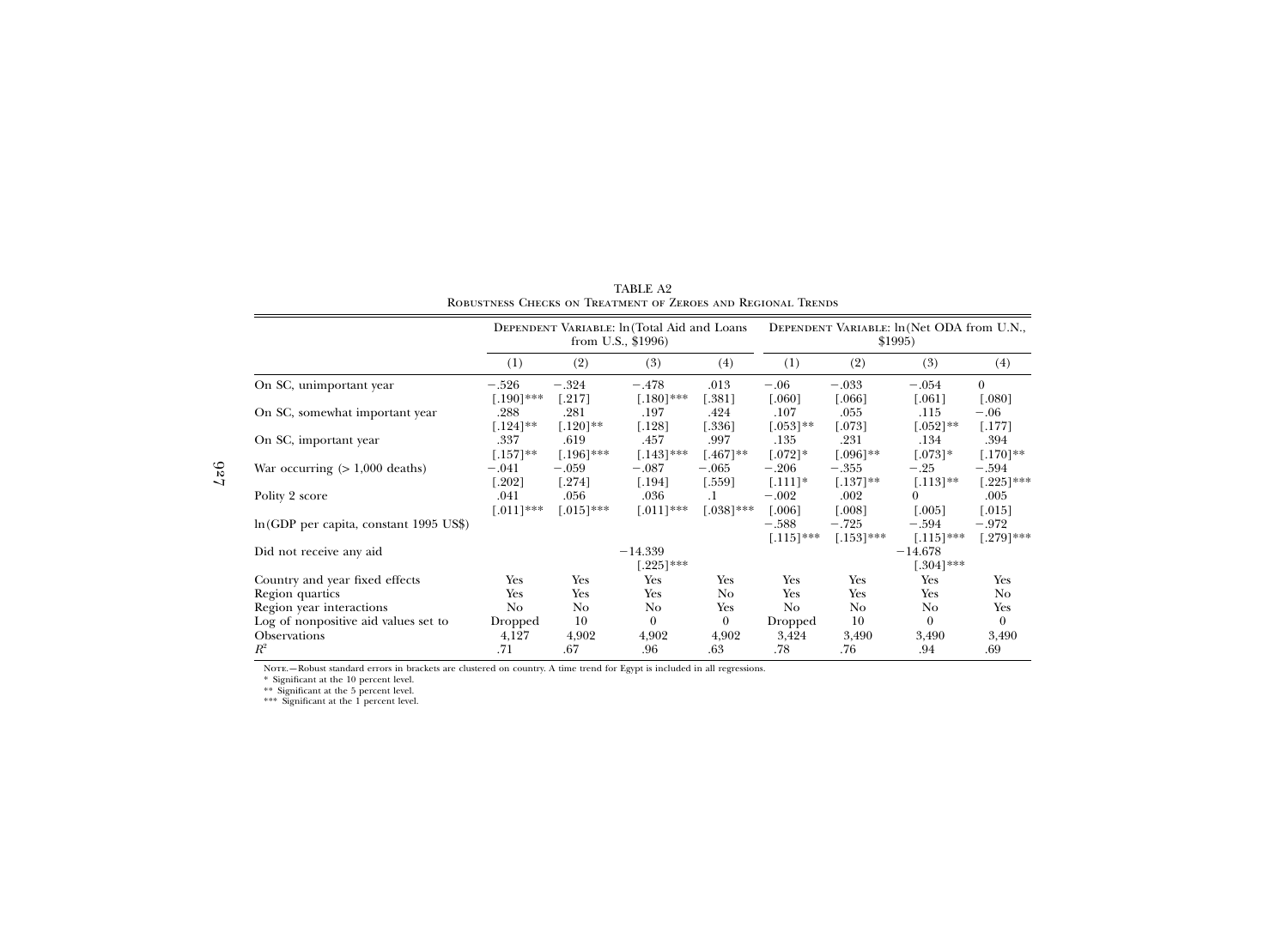|                                                               |                     | DEPENDENT VARIABLE: ln (Total Aid and<br>Loans from U.S., $$1996$ ) |                      |                      |                         | DEPENDENT VARIABLE: ln (Net ODA from U.N.,<br>\$1995) |                          |                         |
|---------------------------------------------------------------|---------------------|---------------------------------------------------------------------|----------------------|----------------------|-------------------------|-------------------------------------------------------|--------------------------|-------------------------|
|                                                               | (1)                 | (2)                                                                 | (3)                  | (4)                  | (1)                     | (2)                                                   | (3)                      | (4)                     |
| On SC, unimportant year                                       | .038<br>.3971       | .028<br>[.396]                                                      | .295<br>$[.421]$     | $-.005$<br>$[.412]$  | $-.001$<br>0.0811       | .065<br>[.092]                                        | .01<br>084               | .002<br>$[.078]$        |
| On SC, somewhat important year                                | .475<br>.308]       | .197<br>[.365]                                                      | .315<br>[.238]       | .48<br>[.294]        | $-.063$<br>[.172]       | $-.07$<br>[.173]                                      | $-.082$<br>$[.170]$      | $-.046$<br>[.172]       |
| On SC, important year                                         | .983<br>$[.446]$ ** | 1.137<br>$[.441]$ **                                                | .669<br>$[.336]$ **  | .845<br>$[.465]$ *   | .338<br>$[.138]$ **     | .49<br>$[.160]$ ***                                   | .45<br>$[.171]$ ***      | .338<br>$[.173]$ *      |
| War occurring $(>1,000 \text{ deaths})$                       | $-.694$<br>0.6201   | $-.197$<br>$[.512]$                                                 | $-.023$<br>[.618]    | $-.14$<br>[.560]     | $-.202$<br>$0.0801**$   | $-.468$<br>$[.237]$ *                                 | $-.559$<br>$[.222]$ **   | $-.453$<br>$[.199]$ **  |
| Polity 2 score                                                | .076<br>$0.0351**$  | .177<br>$[.044]$ ***                                                | .041<br>$[.028]$     | .107<br>$[.035]$ *** | $-.014$<br>[.010]       | .014<br>0.017                                         | .008<br>$0.015$ ]        | .014<br>$[.016]$        |
| $ln(GDP$ per capita, constant 1995 US\$)                      |                     |                                                                     |                      |                      | $-.686$<br>$[.182]$ *** | $-1.406$<br>$[.424]$ ***                              | $-1.006$<br>$[.276]$ *** | $-.683$<br>$[.225]$ *** |
| Country and year fixed effects                                | Yes                 | Yes                                                                 | Yes                  | Yes                  | Yes                     | Yes                                                   | Yes                      | Yes                     |
| Region quartics                                               | Yes                 | Yes                                                                 | Yes                  | Yes                  | Yes                     | Yes                                                   | Yes                      | Yes                     |
| Sample criteria:<br>Method of excluding high-income countries | 2003 GDP            | <b>Not</b><br>excluded                                              | Annual<br><b>GDP</b> | 2003 GDP             | 2003 GDP                | <b>Not</b><br>excluded                                | Annual<br><b>GDP</b>     | 2003 GDP                |
| Never served on the SC excluded?                              | Yes                 | No                                                                  | No.                  | No                   | Yes                     | No                                                    | No.                      | No                      |
| Gulf War period (1990–91) excluded?                           | No                  | No.                                                                 | No                   | Yes                  | No                      | No                                                    | No.                      | Yes                     |
| <b>Observations</b>                                           | 3,724               | 5,975                                                               | 3,869                | 4,688                | 2,634                   | 3,692                                                 | 3,542                    | 3,181                   |
| $R^2$                                                         | .6                  | .61                                                                 | .63                  | .61                  | $.6\phantom{0}$         | .61                                                   | .66                      | .67                     |

TABLE A3Robustness Checks on Sample Selection

Norr.—Robust standard errors in brackets are clustered on country. A time trend for Egypt is included in all regressions. The exclusion of high-income countries based on 2003 GDP follows<br>World Bank classification; if exclu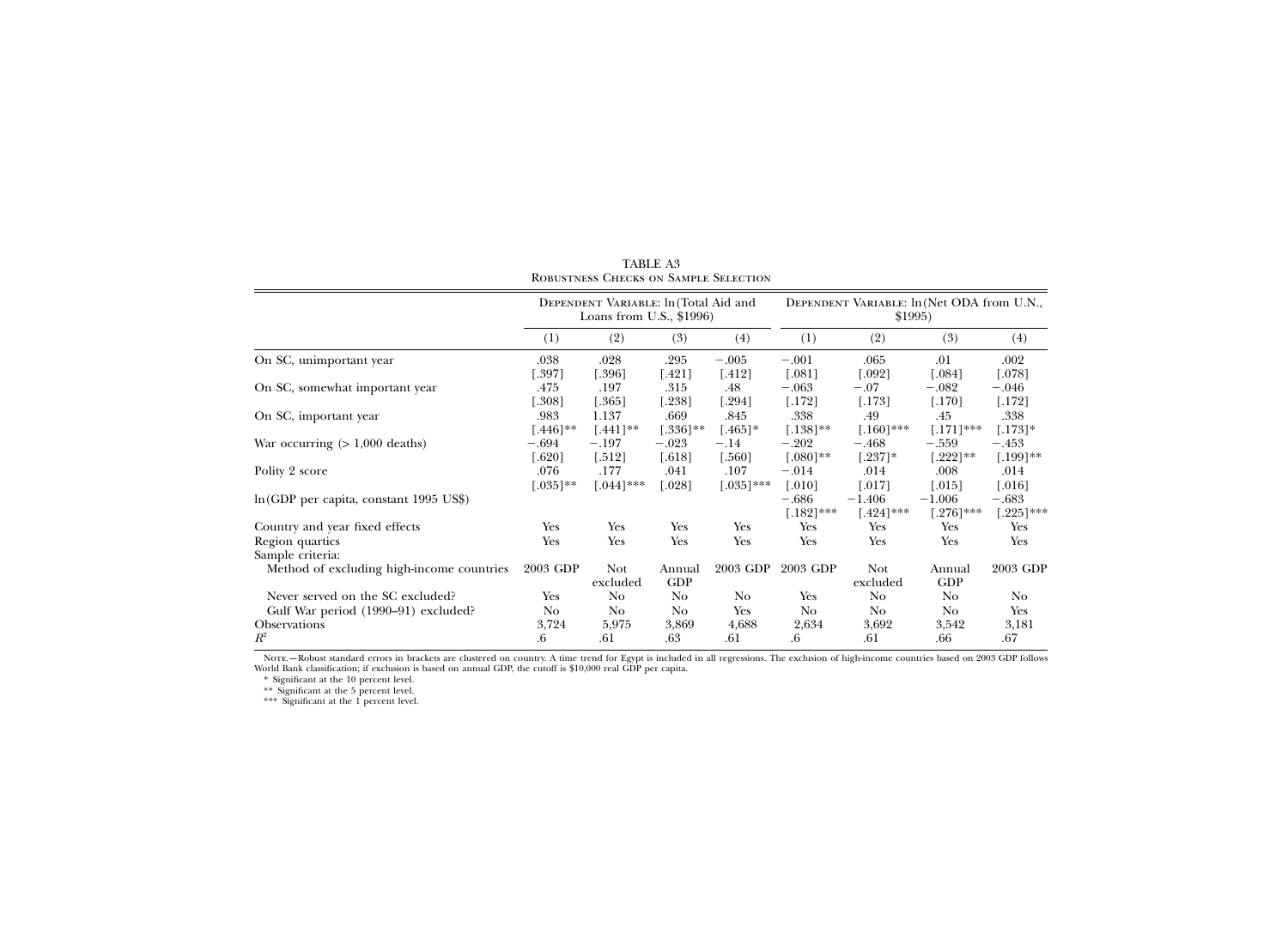SEAT ON THE SECURITY COUNCIL 929

### **References**

- Alesina, Alberto, and David Dollar. 2000. "Who Gives Foreign Aid to Whom and Why?" *J. Econ. Growth* 5 (March): 33–63.
	- Bailey, Sydney D., and Sam Daws. 1998. *The Procedure of the U.N. Security Council*. 3rd ed. Oxford: Clarendon.
	- BBC. 2005. "G8 Leaders Agree \$50bn Aid Boost." 8 July 2005. http://news .bbc.co.uk/2/hi/business/4662297.stm.
	- Bennis, Phyllis. 1996. *Calling the Shots: How Washington Dominates Today's U.N*. New York: Olive Branch Press.
- Burnside, Craig, and David Dollar. 2000. "Aid, Policies, and Growth." *A.E.R.* 90 (September): 847–68.
- Carsey, Thomas M., and Barry Rundquist. 1999. "The Reciprocal Relationship between State Defense Interest and Committee Representation in Congress. *Public Choice* 99 (June): 455–63.
	- Easterly, William. 2001. *The Elusive Quest for Growth: Economists' Adventures and Misadventures in the Tropics*. Cambridge, MA: MIT Press.
	- Ferejohn, John A. 1974. *Pork Barrel Politics: Rivers and Harbors Legislation*. Stanford, CA: Stanford Univ. Press.
- Gleditsch, Nils Petter, Peter Wallensteen, Mikael Eriksson, Margareta Sollenberg, and Håvard Strand. 2002. "Armed Conflict 1946-2001: A New Dataset." *J. Peace Res.* 39 (September): 615–37.
- Groseclose, Tim, and James M. Snyder Jr. 1996. "Buying Supermajorities." *American Polit. Sci. Rev.* 90 (June): 303–15.
- Groseclose, Tim, and Charles Stewart III. 1998. "The Value of Committee Seats in the House, 1947–91." *American J. Polit. Sci.* 42 (April): 453–74.
	- Heaton, Paul. 2006. "Oil for What? Illicit Iraqi Oil Contracts and the U.N. Security Council." Manuscript, Univ. Chicago, Dept. Econ.
- Hsieh, Chang-Tai, and Enrico Moretti. 2006. "Did Iraq Cheat the United Nations? Underpricing, Bribes, and the Oil for Food Program." *Q.J.E.* 121 (November).
- Kegley, Charles W., Jr., and Steven W. Hook. 1991. "U.S. Foreign Aid and U.N. Voting: Did Reagan's Linkage Strategy Buy Deference or Defiance?" *Internat. Studies Q.* 35 (September): 295–312.
- Levitt, Steven D., and James M. Snyder Jr. 1997. "The Impact of Federal Spending on House Election Outcomes." *J.P.E.* 105 (February): 30–53.
- $\rightarrow$  Malone, David M. 2000. "Eyes on the Prize: The Quest for Nonpermanent Seats on the U.N. Security Council." *Global Governance* 6 (January–March): 3–24.
- Marshall, Monty G., and Keith Jaggers. 2002. *Polity IV Dataset*. Computer file, version p4v2002. College Park: Univ. Maryland, Center Internat. Development and Conflict Management.
- Meernik, James, Eric L. Krueger, and Steven C. Poe. 1998 "Testing Models of U.S. Foreign Policy: Foreign Aid during and after the Cold War." *J. Politics* 60 (February): 63–85.
- O'Neill, Barry. 1996. "Power and Satisfaction in the United Nations Security Council." *J. Conflict Resolution* 40 (June): 219–37.
- Rai, Kul B. 1980. "Foreign Aid and Voting in the U.N. General Assembly, 1967– 1976." *J. Peace Res.* 17 (3): 269–77.
- Ray, Bruce A. 1981. "Military Committee Membership in the House of Representatives and the Allocation of Defense Department Outlays." *Western Polit. Q.* 34 (June): 222–34.
	- Renfrew, Barry. 2003. "France Battles U.S. to Line Up U.N. Votes." *Associated Press* (March 1). http://www.post-gazette.com/world/20030301franceworld 2p2.asp.